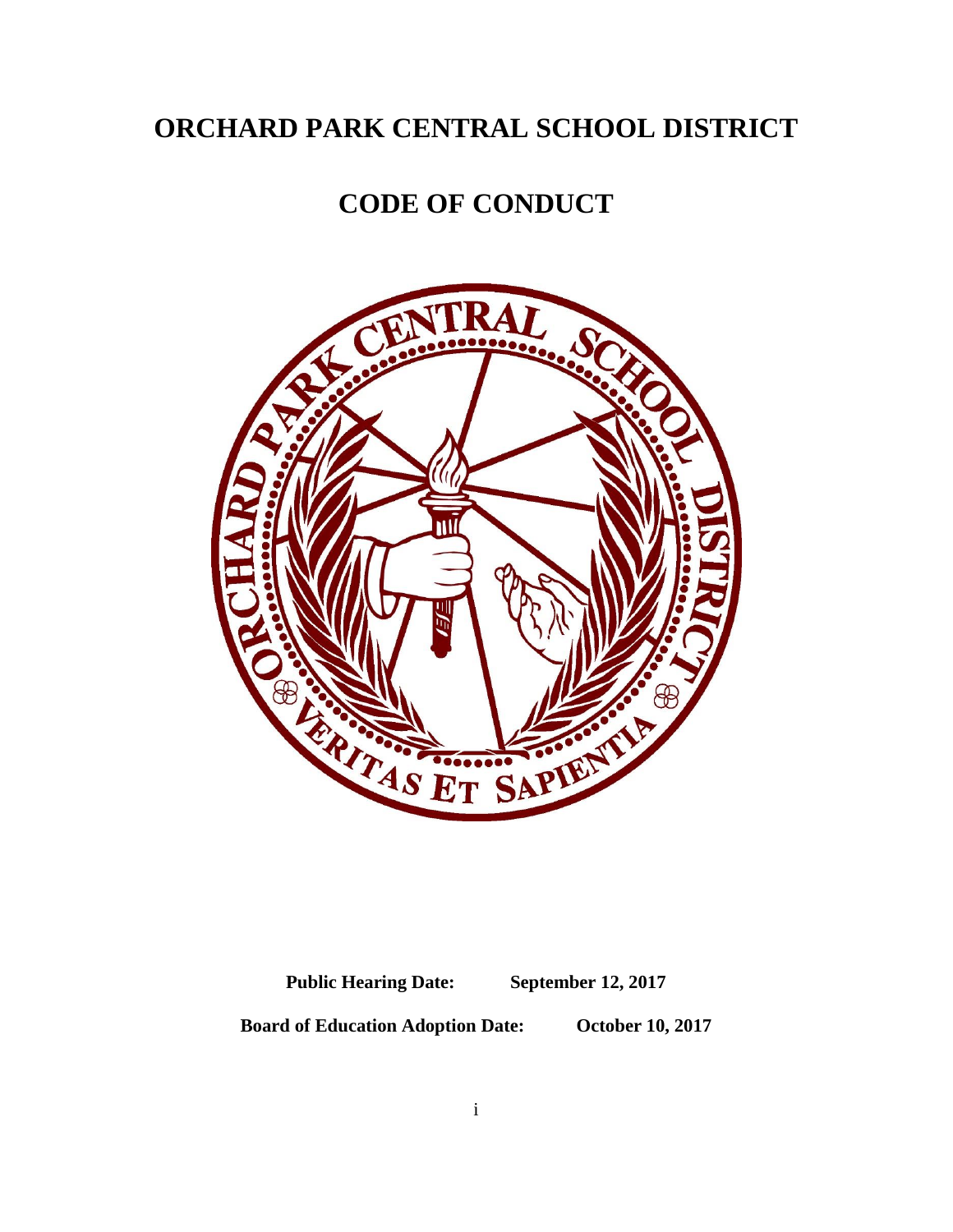# **Orchard Park Central Schools Code of Conduct Table of Contents**

| V. |                                                                                       |  |
|----|---------------------------------------------------------------------------------------|--|
|    |                                                                                       |  |
|    |                                                                                       |  |
|    |                                                                                       |  |
|    |                                                                                       |  |
|    | D. Engage in any conduct that endangers the safety, morals, health or welfare         |  |
|    |                                                                                       |  |
|    |                                                                                       |  |
|    |                                                                                       |  |
|    |                                                                                       |  |
|    | H. The absence of a specific rule will not be license or reason for                   |  |
|    |                                                                                       |  |
|    |                                                                                       |  |
|    |                                                                                       |  |
|    | VIII. Disciplinary Consequences, Procedures, Referrals and Alternative Instruction 17 |  |
|    |                                                                                       |  |
|    |                                                                                       |  |
|    |                                                                                       |  |
|    |                                                                                       |  |
|    |                                                                                       |  |
|    | A. Authorized Suspensions or Removals of Students with Disabilities 22                |  |
|    |                                                                                       |  |
|    | C. Special Rules Regarding the Suspension or Removal of Students                      |  |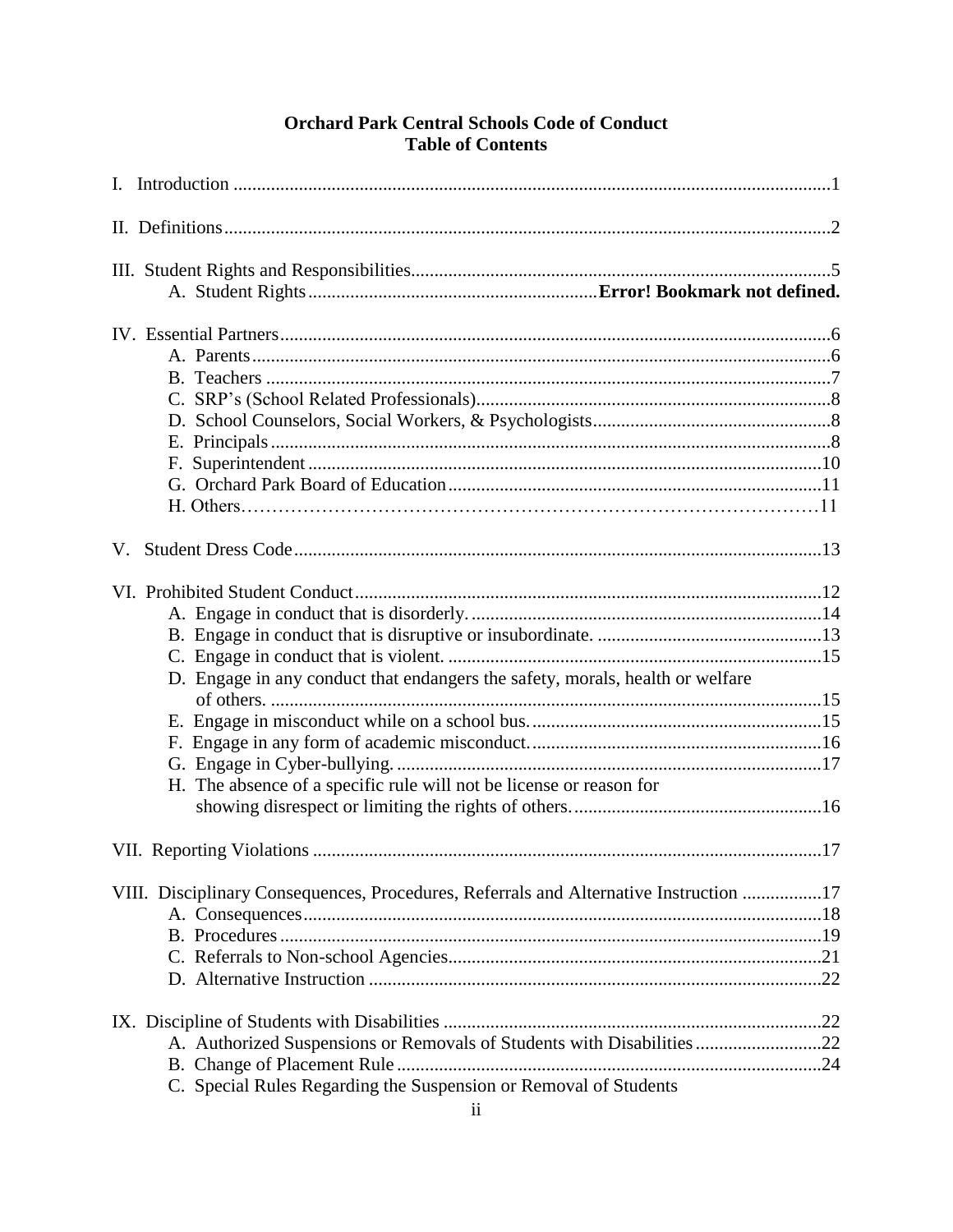| C. Police Involvement in Searches and Interrogations of Students 29 |  |
|---------------------------------------------------------------------|--|
|                                                                     |  |
|                                                                     |  |
|                                                                     |  |
|                                                                     |  |
|                                                                     |  |
|                                                                     |  |
|                                                                     |  |
|                                                                     |  |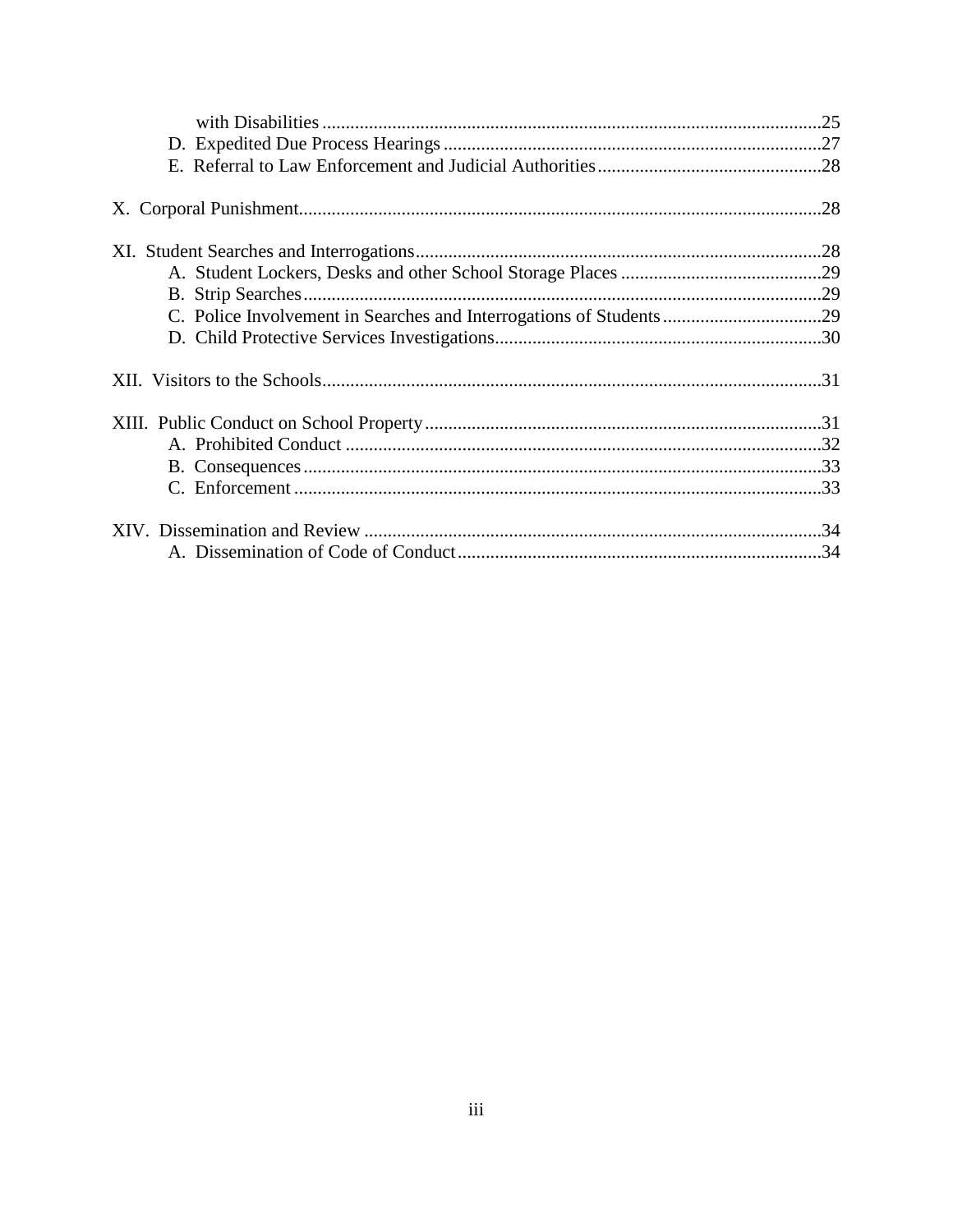# **I. Introduction**

The District is committed to providing a safe and orderly school environment where students may receive and the District personnel may deliver quality educational services without disruption or interference. Responsible behavior by students, teachers, other District personnel, parents, and other visitors is essential to achieving this goal.

The District has a long-standing set of expectations for conduct on school property and at school functions. These expectations are based on the principles of civility, mutual respect, responsibility, citizenship, character, tolerance, honesty, integrity, and dignity.

The Board of Education recognizes the need to clearly define these expectations for acceptable conduct on school property and at school functions, to identify the possible consequences of unacceptable conduct, and to ensure that discipline, when necessary, is administered promptly and fairly. Further, the Board of Education recognizes the importance of instruction as defined in the Dignity for All Students Act. All District staff members will comply with these provisions by providing instruction on tolerance, respect for others, and dignity, including awareness and sensitivity to harassment, bullying, cyberbullying, discrimination, and civility. This includes, but is not limited to, actual or perceived differences in race, color, weight, national origin, ethnic group, religion, religious practice, mental or physical disability, socio-economic status, sexual orientation, gender, and sex. To this end, the Board adopts this Code of Conduct in compliance with New York State Education Law.

Unless otherwise indicated, this Code applies to all students, school personnel, parents, volunteers, vendors, contractors, and visitors when on school property or attending a school function. This Code also applies to off-campus conduct that creates or would foreseeably create a risk of substantial disruption within the school environment, where it is foreseeable that the conduct might reach school property.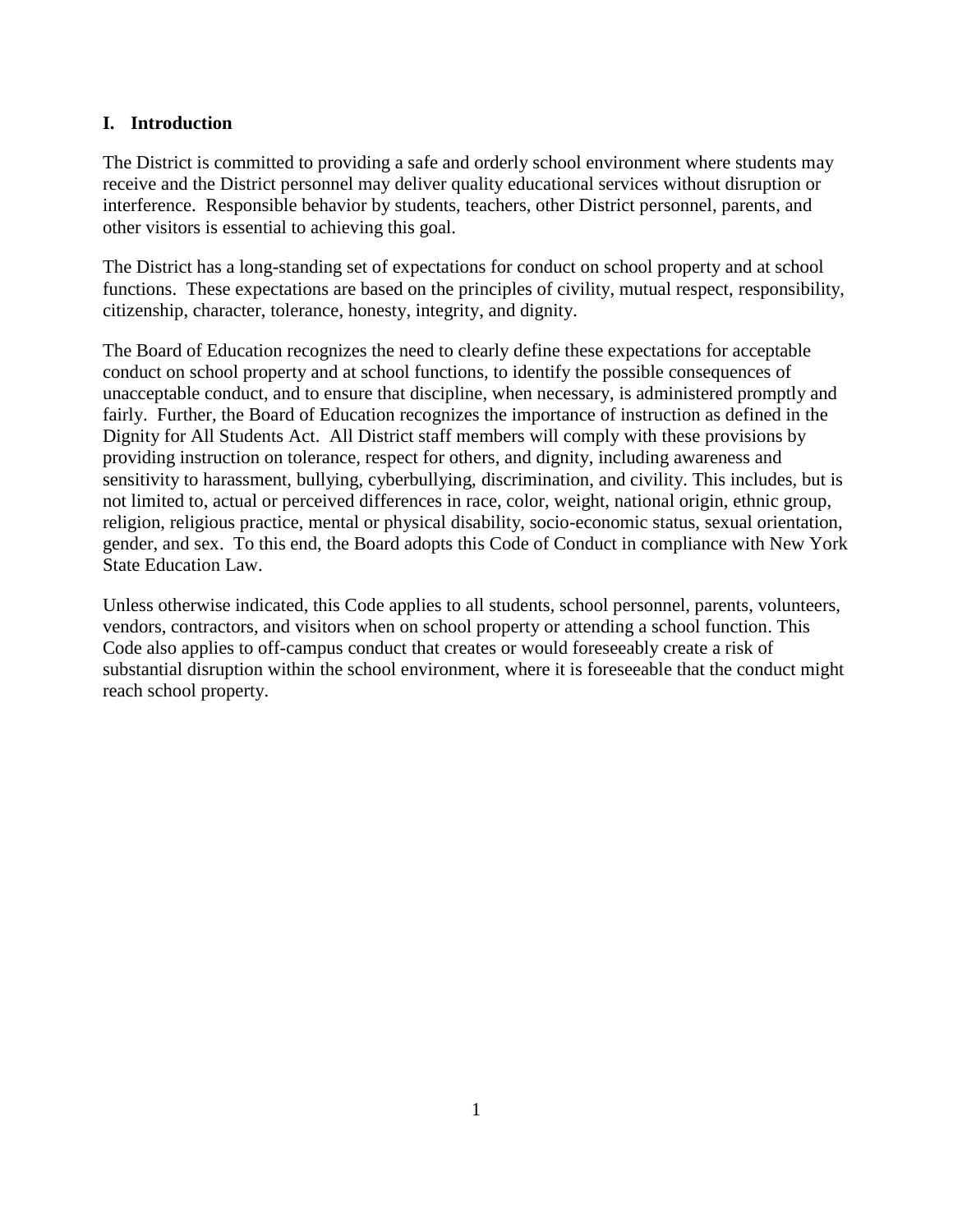### **II. Definitions**

#### **For the purposes of this Code, the following definitions apply:**

**"Board"** means the Board of Education of the District.

**"Bullying"** – *see Harassment*.

**"Classroom"** means any educational area.

**"Controlled substance"** means a drug or other substance identified in certain provisions of the federal Controlled Substances Act. **"Disability"** means (a) a physical, mental, or medical impairment resulting from anatomical, physiological, genetic, or neurological conditions that prevent the exercise of a normal bodily function or is demonstrable by medically accepted clinical or laboratory diagnostic techniques, (b) a record of this type of impairment, or (c) a condition regarded by others as an impairment, provided, however, that with respect to employment, the term is limited to disabilities that, upon the provision of a reasonable accommodation, do not prevent the complainant from performing the activities involved in the job or occupation sought or held in a reasonable manner.

**"Discrimination"** means the practice of conferring or denying privileges based on a person's actual or perceived membership in a legally protected class such as race, color, weight, national origin, ethnic group, religion, religious practice, creed, disability, sexual orientation, gender, or sex*.*

**"Disruptive student"** means an elementary or secondary student who substantially interferes with the educational process or a teacher's authority over a classroom.

**"District"** or **"School"** mean Orchard Park Central School District.

**"Gender"** means actual or perceived sex, typically with reference to social and cultural differences rather than physiological ones. It includes a person's gender identity or expression.

**"Harassment" and "bullying"** mean creating a hostile environment by conduct, communication, threats, intimidation or abuse, including cyberbullying, based on a person's membership in a protected class, that are sufficiently severe, pervasive, or persistent that they 1) have or would have the effect of unreasonably and substantially interfering with a student's educational performance, opportunities or benefits, or mental, emotional, or physical wellbeing; 2) reasonably cause or would reasonably be expected to cause a student to fear for his or her physical safety; 3) reasonably cause or would reasonably be expected to cause physical injury or emotional harm to a student; or 4) occur off District property and create or would foreseeably create a risk of substantial disruption within the school environment, where it is foreseeable that the conduct, communication, threats, intimidation or abuse might reach District property.

**"Illegal drugs"** means a controlled substance, except for those legally possessed or used under the supervision of a licensed health-care professional or under any other authority in accordance with the Controlled Substances Act or any other federal law.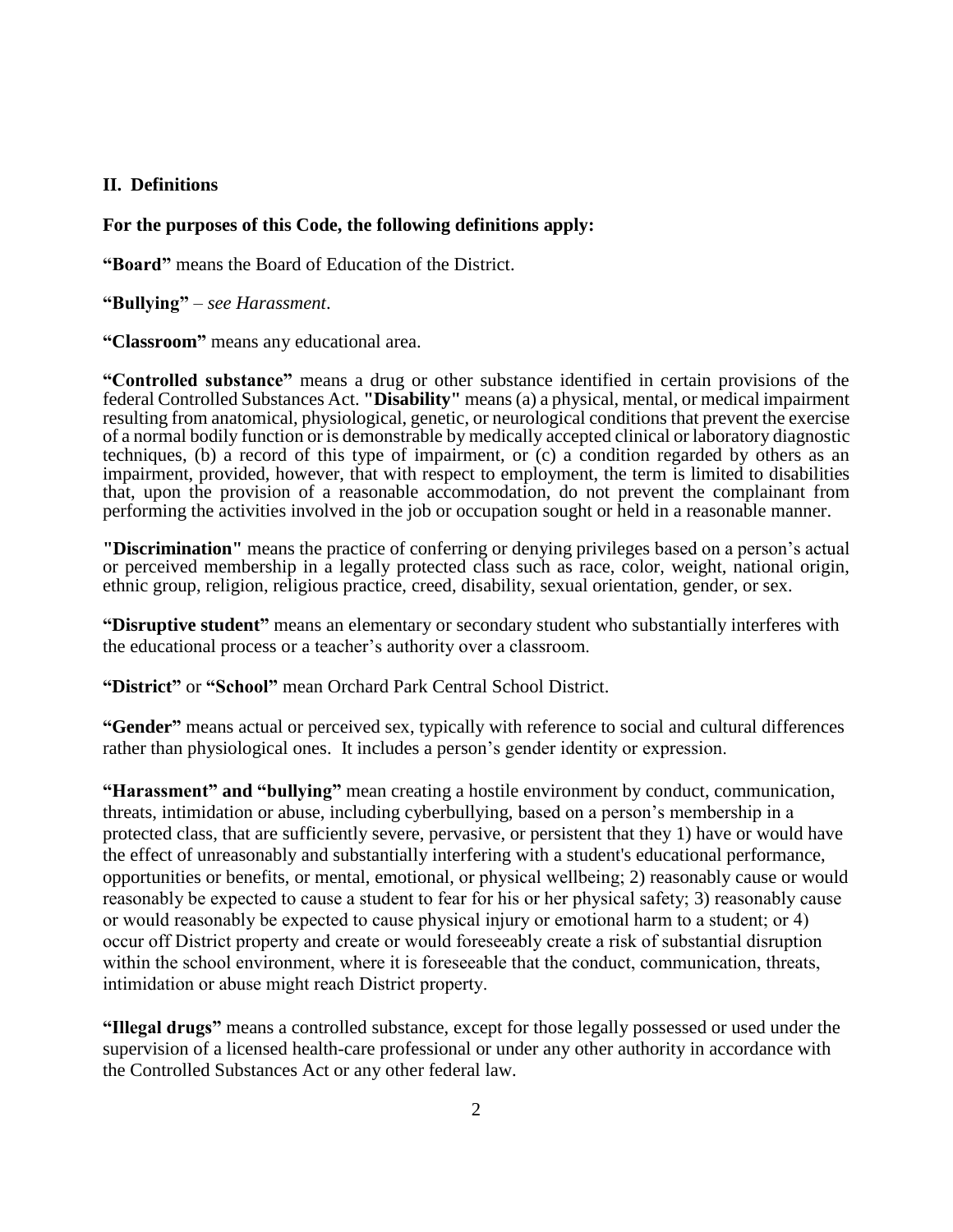**"Off-campus conduct"** or **"Off-school conduct"** means acts, communication, threats, intimidation, or abuse that occurs off school property that create or would foreseeably create a risk of substantial disruption within the school environment or that might reach school property. **"Orchard Park Staff"** or **"District Staff"** mean any adult employed by the District.

**"Parent"** means the biological, adoptive or foster parent, guardian, or person in parental relation to a student.

**"Principal"** means the building principal.

**"School Bus"** means every motor vehicle operated for the transportation of students, teachers, and other persons acting in a supervisory capacity, to or from school or a school function.

**"School Property"** or **"School Premises"** means in or within any building, structure, athletic playing field, playground, parking lot, grounds, or other real property utilized by the District as well as any moveable property that is either owned or leased by the District or within the District's control.

**"School Function"** means any school-related event or activity.

**"Superintendent"** means the person appointed by the Board as the District's Superintendent of Schools.

**"Violent Act"** means to cause physical or emotional harm to a person, or damage to property.

**"Violent Threat"** is a statement of one's intention to cause physical or emotional harm to a person, or damage to property.

**"Violent Student"** means any person enrolled as a student who:

- 1. Commits an act of violence upon any Orchard Park staff, or attempts to do so.
- 2. Commits, while on school premises or at a school function, an act of violence upon another student or other person lawfully on school premises or at the school function, or attempts to do so.
- 3. Possesses, displays, or threatens to use a weapon or what appears to be a weapon while on school premises or at a school function.
- 4. Knowingly and intentionally damages or destroys personal property belonging to others on school property or at a school function.
- 5. Knowingly and intentionally damages or destroys school property.

**"Visitor"** means any person not enrolled in or employed by the District on School Premises or at a School Function.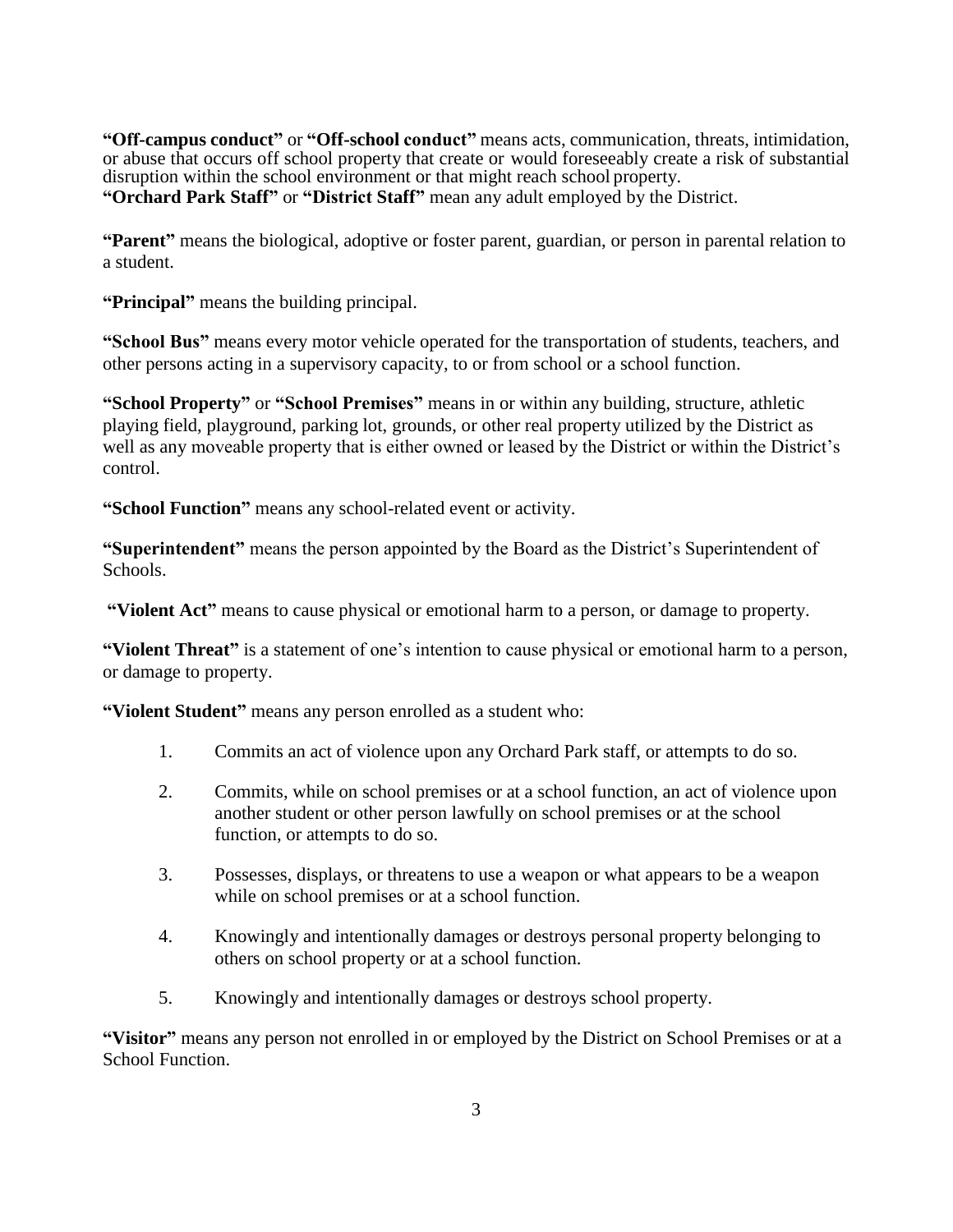**"Weapon"** means any item that can cause physical injury or bodily harm or is perceived as having that capacity. (*see also* Section IX(A)(2)(d)(1)).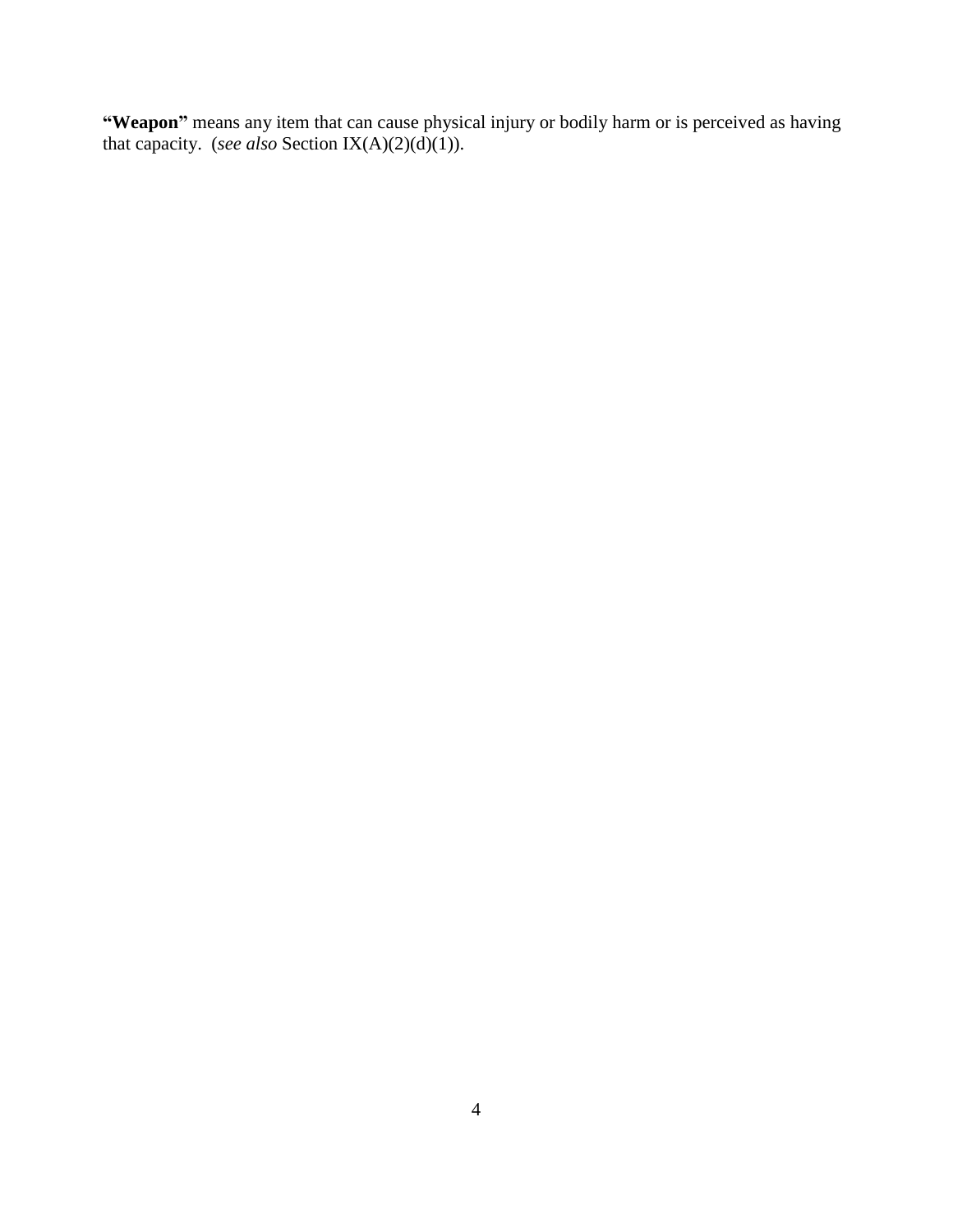## **III.Student Rights and Responsibilities**

The District is committed to safeguarding the rights given to all students under state and federal law and District policy. To promote a safe, healthy, orderly, and civil school environment, all District students have these rights and responsibilities, as well as the responsibilities specified in each building's Code of Conduct:

- 1. Contribute to maintaining a safe and orderly school environment that is conducive to learning.
- 2. Show respect to other persons and to property in accordance with this Code and the Dignity for All Students Act.
- 3. Be familiar with and abide by all District policies, rules, and regulations dealing with student conduct.
- 4. Attend school every day unless they are legally excused, and be in class, on time, and prepared to participate and learn.
- 5. Work to the best of their abilities in all academic, co-curricular, and extracurricular pursuits, and strive toward their highest level of possible achievement.
- 6. Respond to direction given by teachers, administrators, and other District staff in a respectful, positive, and timely manner.
- 7. Express oneself in a positive and socially acceptable manner.
- 8. Learn, develop, and apply mechanisms to control their behavior.
- 9. Ask questions when they do not understand.
- 10. Seek help in solving problems that may result in disciplinary action.
- 11. Dress appropriately for school and school functions.
- 12. Accept responsibility for their actions.
- 13. Conduct themselves as representatives of the District when participating in or attending school functions, and to hold themselves to the highest standards of conduct, demeanor, and sportsmanship.
- 14. Communicate potentially dangerous situations to District staff or a District employee.
- 15. Promote an environment free from harassment, bullying, cyberbullying, and discrimination by demonstrating conduct that fosters civility, kindness, and acceptance.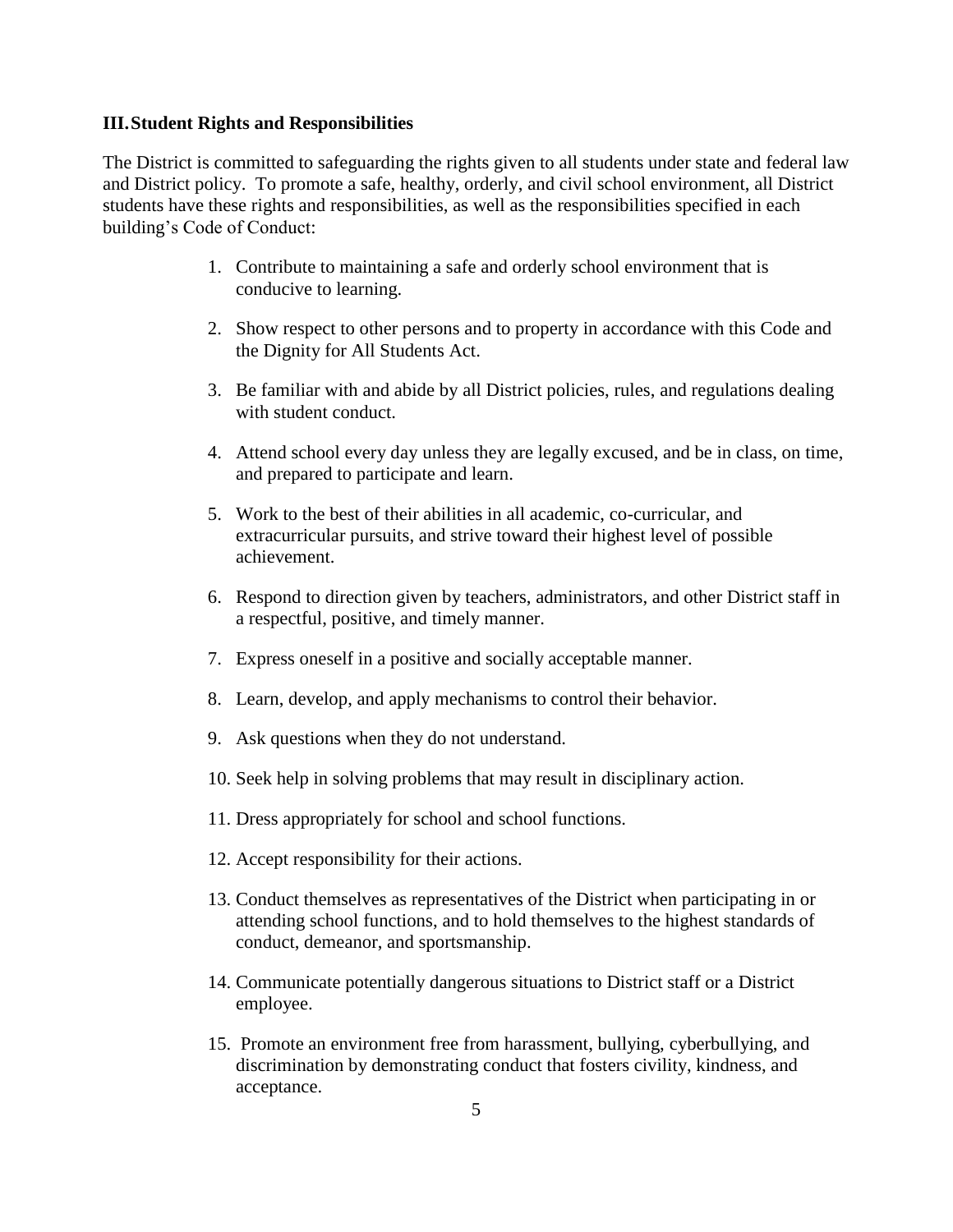- 16. When using the internet off school property, conduct themselves in a manner that does not create or foreseeably create a risk of substantial disruption within the school environment, where it is foreseeable that the conduct, communication, threats, intimidation, or abuse might reach school property.
- 17. Report incidents of harassment, bullying, cyberbullying, or discrimination that they witness, and encourage others to report any of these types of incidents to the building administrator or Dignity Act Coordinator (DAC) in a timely manner.
- 18. Take part in all activities and school functions on an equal basis and regardless of race, weight, color, creed, national origin, ethnic group, religion, religious practice, gender, sexual orientation, or disability.

#### **IV. Essential Partners**

#### **A. Parents**

All parents are expected to:

- 1. Recognize that their child's education is a joint responsibility with the school community.
- 2. Send their children to school ready to participate and learn.
- 3. Ensure their children attend school daily and on time.
- 4. Ensure absences are excused under the District attendance policy.
- 5. Insist their children be dressed and groomed in a manner consistent with the appropriate Student Dress Code (*see* Section V).
- 6. Help their children understand that in a democratic society appropriate rules are required to maintain a safe and orderly environment.
- 7. Know and support school rules and help their children understand them.
- 8. Exemplify an enthusiastic and supportive attitude toward school and education by becoming acquainted with their child's school, staff, curriculum, and activities through attending parent/teacher conferences and school functions.
- 9. Build good relationships with teachers and other school personnel.
- 10. Recognize that teachers are legally acting in place of a parent and deserve consideration and respect from their children.
- 11. Help their children deal effectively with peer pressure.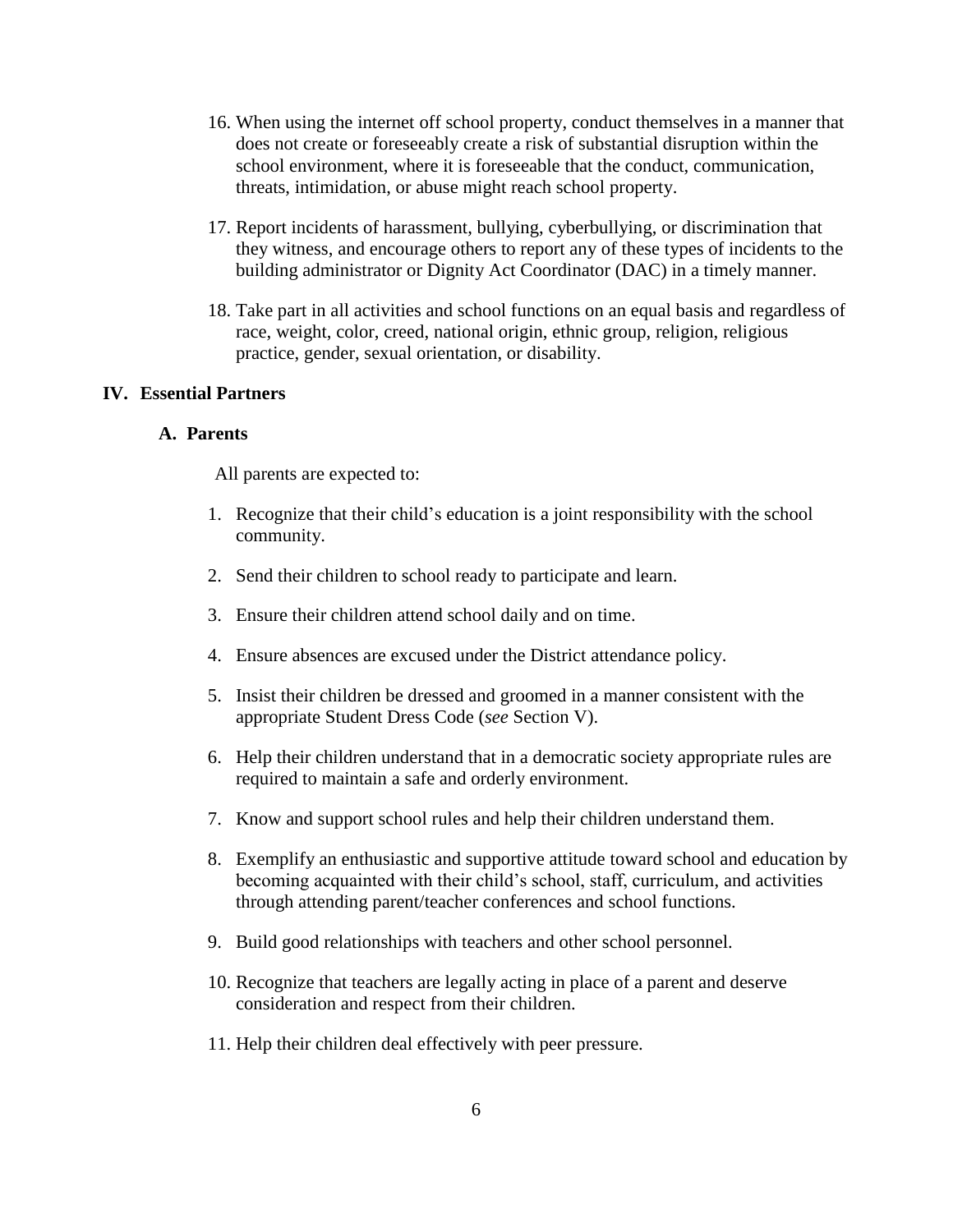- 12. Provide appropriate methods, support, and resources to help students control behavior (e.g. anger management).
- 13. Inform school officials of changes in the home situation that may affect student behavior or performance, and work in cooperation with the school regarding school-related problems.
- 14. Provide a place for study, and ensure homework assignments are completed on time.
- 15. Familiarize themselves with their child's friends and friends' families.
- 16. Lead by example, and conduct themselves in a courteous, respectful manner.
- 17. Model behavior that is free from harassment, bullying, cyberbullying, and discrimination.
- 18. Teach their children respect and dignity for themselves and other students, regardless of actual or perceived race, color, weight, national origin, ethnic group, religion, religious practice, disability, sexual orientation, gender/ gender identity, or sex, which will strengthen the child's confidence and promote learning in accordance with the Dignity for All Students Act.
- 19. Report incidents of harassment, bullying, cyberbullying, or discrimination to the building administrator or DAC in a timely manner.
- 20. Exemplify conduct that fosters civility, kindness, and acceptance toward all people.

#### **B. Teachers**

All District teachers are expected to:

- 1. Maintain a safe learning environment.
- 2. Maintain a climate of mutual respect and dignity, which will strengthen students' self-concept and promote confidence to learn.
- 3. Be prepared to teach.
- 4. Demonstrate interest in teaching and concern for students and their achievement.
- 5. Provide appropriate methods and support to help students control behavior (e.g. anger management).
- 6. Know school policies and rules, and enforce them in a fair and consistent manner.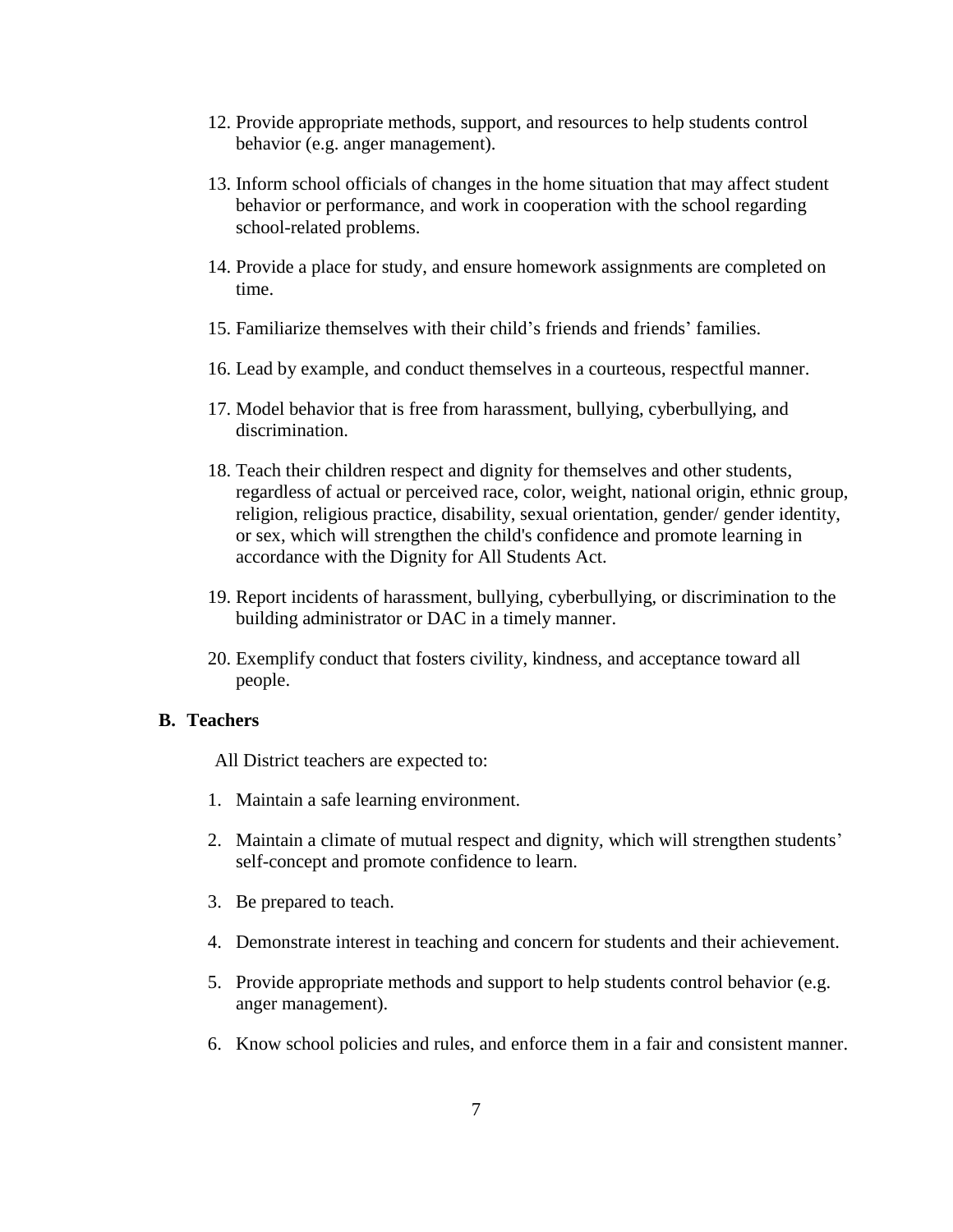- 7. Communicate expectations regularly to students and parents for student performance, classroom conduct, and student growth and achievement.
- 8. Lead by example and conduct themselves in a courteous, respectful, and professional manner that fosters civility, kindness, and acceptance toward all people.
- 9. Maintain a learning environment that is free from harassment, bullying, cyberbullying, and discrimination.
- 10. Model behavior that is free from harassment, bullying, cyberbullying, and discrimination.
- 11. Report incidents of harassment, bullying, cyberbullying, or discrimination that they witness or that are reported to them to the building administrator or DAC in a timely manner.

#### **C. SRP's (School Related Professionals)**

All District SRP's are expected to:

- 1. Assist in maintaining a safe climate of mutual respect and dignity, which will strengthen students' self-concept and promote confidence to learn.
- 2. Assist and support student learning.
- 3. Demonstrate concern for student achievement and behavior.
- 4. Know school policies and rules, and enforce them in a fair and consistent manner.
- 5. Lead by example and conduct themselves in a courteous, respectful and professional manner that fosters civility, kindness, and acceptance towards all people.
- 6. Assist in maintaining a learning environment that is free from harassment, bullying, cyberbullying, and discrimination.
- 7. Model behavior that is free from harassment, bullying, cyberbullying, and discrimination.
- 8. Report incidents of harassment, bullying, cyberbullying, or discrimination that they witness or that are reported to them to the building administrator or DAC in a timely manner.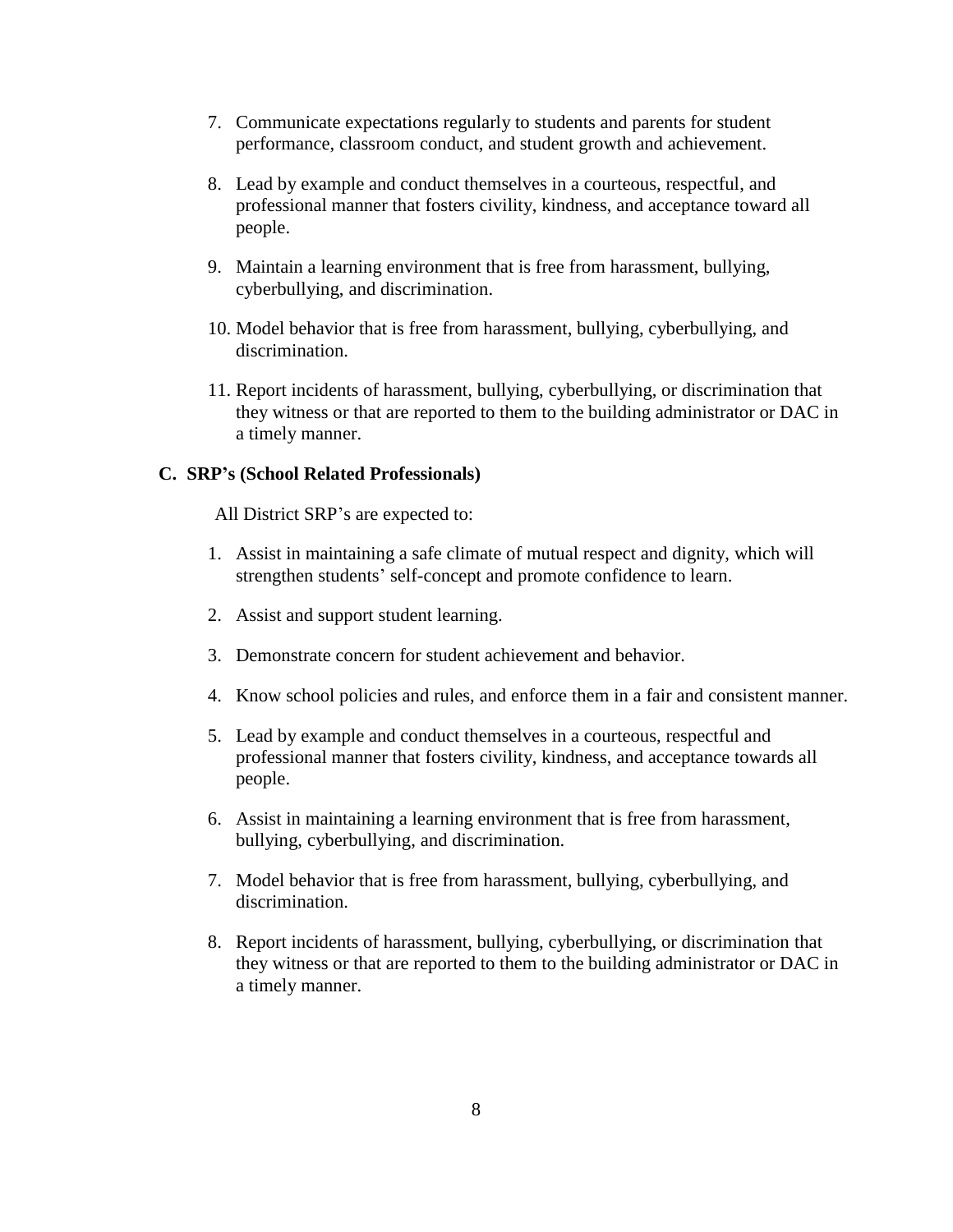#### **D. School Counselors, Social Workers, and Psychologists**

All District counselors, social workers, and psychologists are expected to:

- 1. Maintain a safe learning environment.
- 2. Assist students in coping with peer pressure and personal, social, and emotional issues that affect success in school.
- 3. Initiate teacher/student/counselor conferences and parent/teacher/student/counselor conferences, as necessary, as a way to promote growth and achievement in school.
- 4. Regularly review and assist students in their educational progress and future plans.
- 5. Encourage students to benefit from the curriculum, co-curricular, and extracurricular programs.
- 6. Lead by example and conduct themselves in a courteous, respectful and professional manner that fosters civility, kindness, and acceptance toward all people.
- 7. Assist in maintaining a learning environment that is free from harassment, bullying, cyberbullying, and discrimination.
- 8. Model behavior that is free from harassment, bullying, cyberbullying, and discrimination.
- 9. Report incidents of harassment, bullying, cyberbullying, or discrimination that they witness or that are reported to them to the building administrator or DAC in a timely manner.

#### **E. Principals**

All District Principals are expected to:

- 1. Promote a safe, orderly, and stimulating school environment, supporting effective teaching and learning.
- 2. Regularly be available to students and essential partners (*see* Section IV) to receive communications and engage in conversations about issues and concerns.
- 3. Evaluate all instructional programs on a regular basis.
- 4. Support the development of and student participation in appropriate co-curricular and extracurricular activities.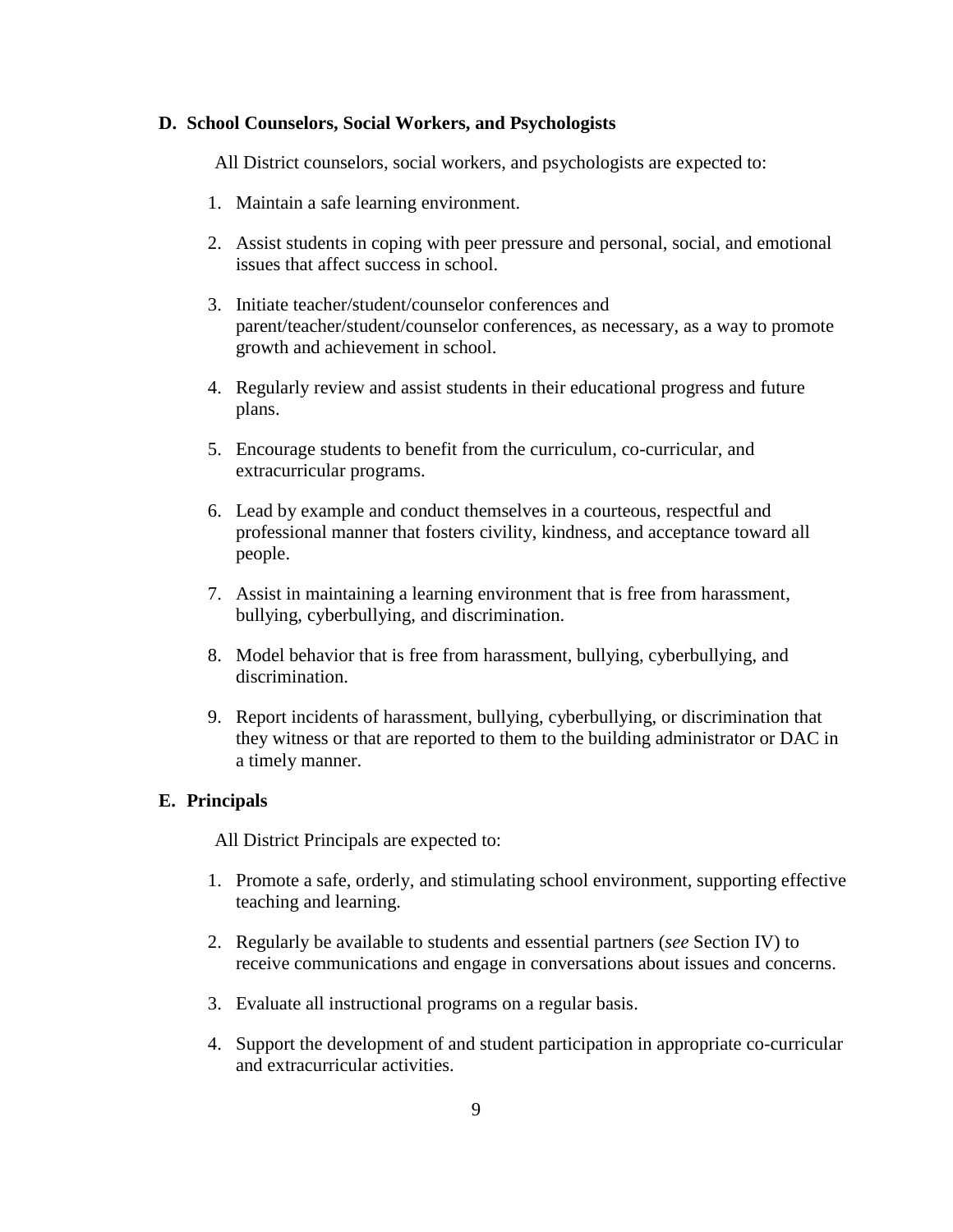- 5. Be responsible for enforcing the Code of Conduct and ensuring that all issues are resolved promptly and fairly.
- 6. Lead by example, and conduct themselves in a courteous, respectful, and professional manner that fosters civility, kindness, and acceptance towards all people.
- 7. Know school policies and rules, and enforce them in a fair and consistent manner.
- 8. Inform all essential partners, when appropriate, of disciplinary problems and disciplinary measures taken to modify misbehavior, and maintain fairness, reasonableness, and consistency.
- 9. Maintain a school environment that is free from harassment, bullying, cyberbullying, and discrimination.
- 10. Model behavior that is free from harassment, bullying, cyberbullying, and discrimination.
- 11. Investigate or report incidents of harassment, bullying, cyberbullying, or discrimination that you witness or that are reported to you in a timely manner.

### **F. Superintendent of Schools**

The Superintendent of Schools is expected to:

- 1. Promote a safe, orderly, and stimulating school environment, supporting effective teaching and learning.
- 2. Review with District administrators the policies of the Board of Education and state and federal laws relating to school operations and management.
- 3. Inform the Board of Education about educational trends relating to student discipline.
- 4. Work to create instructional programs that minimize problems of misconduct and are sensitive to student and teacher needs.
- 5. Work with District administrators in enforcing the Code of Conduct and ensuring that all issues are resolved promptly and fairly.
- 6. Lead by example and conduct themselves in a courteous, respectful, and professional manner that fosters civility, kindness, and acceptance toward all people.
- 7. Maintain school environments that are free from harassment, bullying, cyberbullying, and discrimination.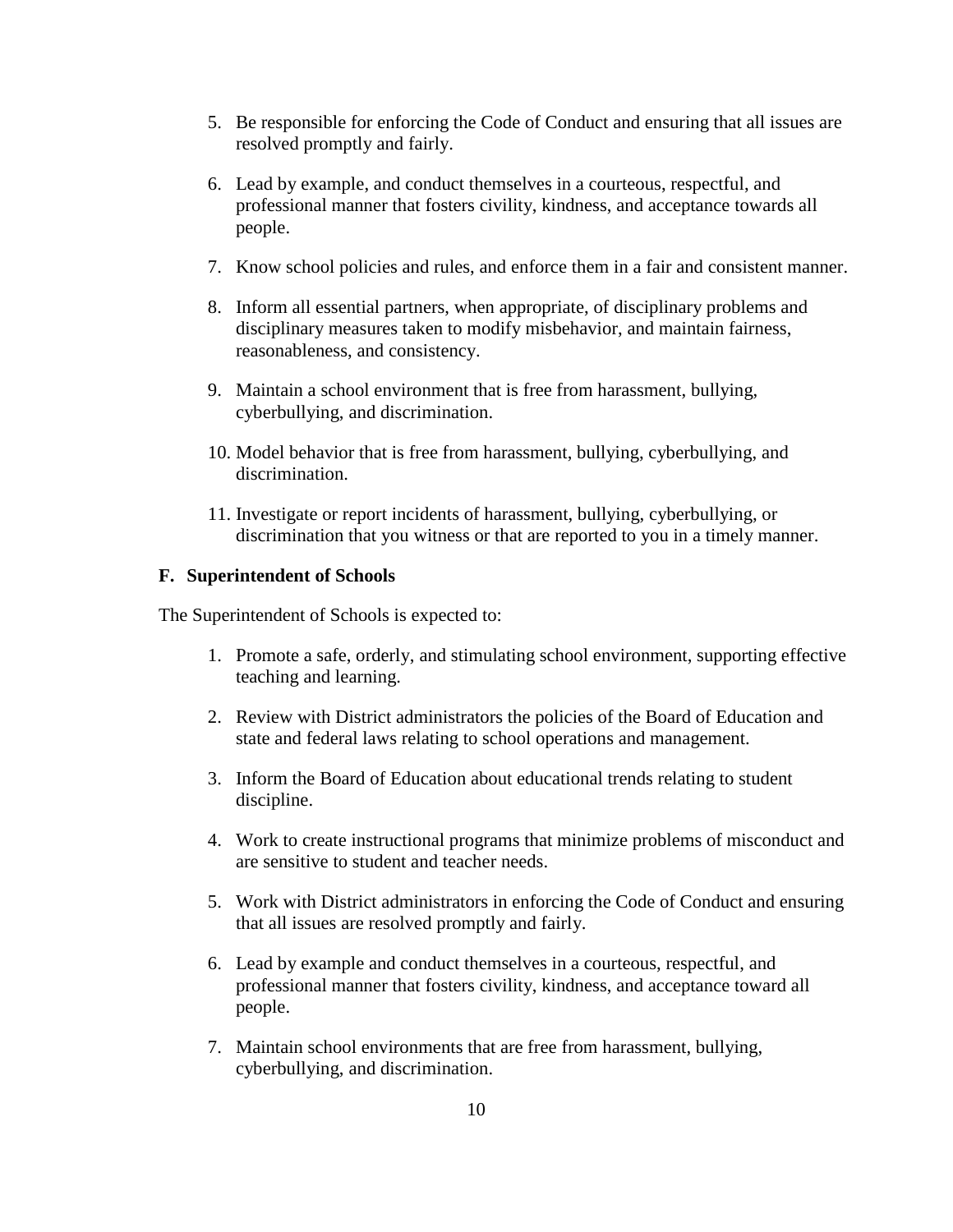- 8. Model behavior that is free from harassment, bullying, cyberbullying, and discrimination.
- 9. Report incidents of harassment, bullying, cyberbullying, or discrimination that you witness or that are reported to you to the appropriate building administrator or appropriate DAC in a timely manner.
- 10. Know school policies and rules, and enforce them in a fair and consistent manner.

# **G. Board of Education**

Board members are expected to:

- 1. Collaborate with students, essential partners, and other District staff to develop a Code of Conduct that clearly defines expectations for the conduct of students, District staff, and visitors on school property and at school functions.
- 2. Adopt and review at least annually the District's Code of Conduct to evaluate the Code's effectiveness and the fairness and consistency of its implementation.
- 3. Lead by example by conducting themselves in a professional, respectful, courteous manner at all times.
- 4. Know school policies and audit them for alignment with District practice.
- 5. Adopt policies to provide students with a school environment free of harassment, bullying, cyberbullying, and discrimination.
- 6. Model behavior that is free from harassment, bullying, cyberbullying, and discrimination.
- 7. Report incidents of harassment, bullying, cyberbullying, or discrimination that members witness or that are reported to them to the appropriate building administrator or appropriate DAC in a timely manner.
- 8. Appoint a DAC in each school building. The DAC will be thoroughly trained to handle human relations in the areas of race, color, weight, national origin, ethnic group, religion, religious practice, disability, sexual orientation, gender/gender identity, and sex. The DAC will be accessible to students and other District staff members for consultation and advice as needed on the Dignity Act.

## **H. Dignity for All Students Act Coordinators**

1. All DACs (at least one per building) are expected to: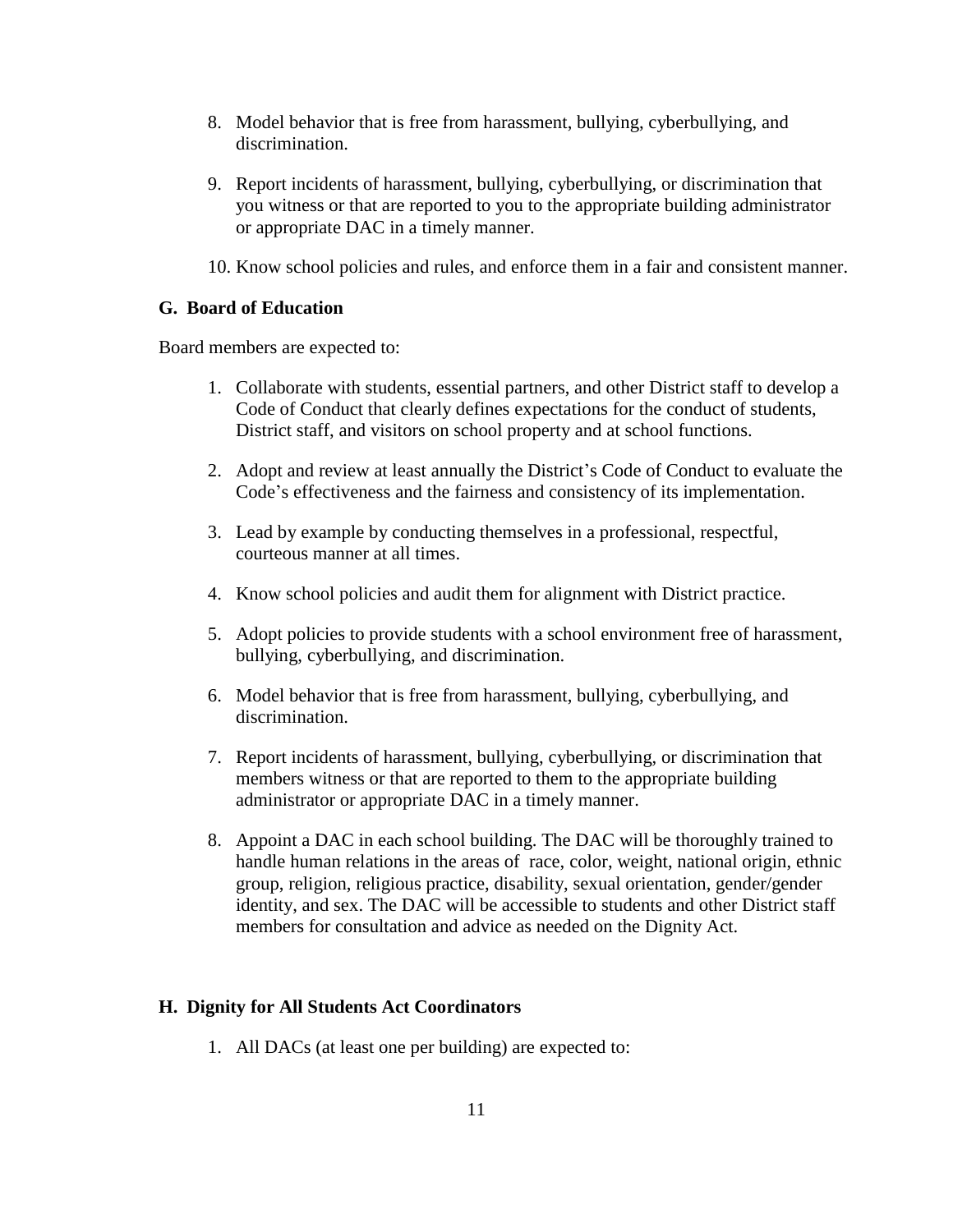- a. Serve as the lead person responsible for facilitating implementation of DASA.
- b. Participate in required training in the areas of actual and perceived race, color, weight, national origin, ethnic group, religion, religious practice, disability, sexual orientation, sex, and gender.
- c. Be accessible to students and other staff for consultation and guidance as needed relative to the Dignity for All Students Act.
- d. Model behavior that is free from harassment, bullying, cyberbullying, and discrimination.
- e. Accept reports regarding violations and conduct investigations as appropriate.

#### I. Others:

The category of "others" refers to any other visitor or personnel not expressly identified in a category above. Specifically included in the definition of "others" are temporary or seasonal personnel including, not limited to, coaches, advisors, and instructors in Community Education.

- 1. Assist in maintaining a safe climate of mutual respect and dignity, which will strengthen students' self-concept and promote confidence to learn.
- 2. Assist and support student learning.
- 3. Demonstrate concern for student achievement and behavior.
- 4. Know school policies and rules, and enforce them in a fair and consistent manner.
- 5. Lead by example and conduct oneself in a courteous, respectful and professional manner that fosters civility, kindness, and acceptance toward all people.
- 6. Assist in maintaining a learning environment that is free from harassment, bullying, cyberbullying, and discrimination.
- 7. Model behavior that is free from harassment, bullying, cyberbullying, and discrimination.
- 8. Report incidents of harassment, bullying, cyberbullying, or discrimination that they witness or that are reported to them to the building administrator or DAC in a timely manner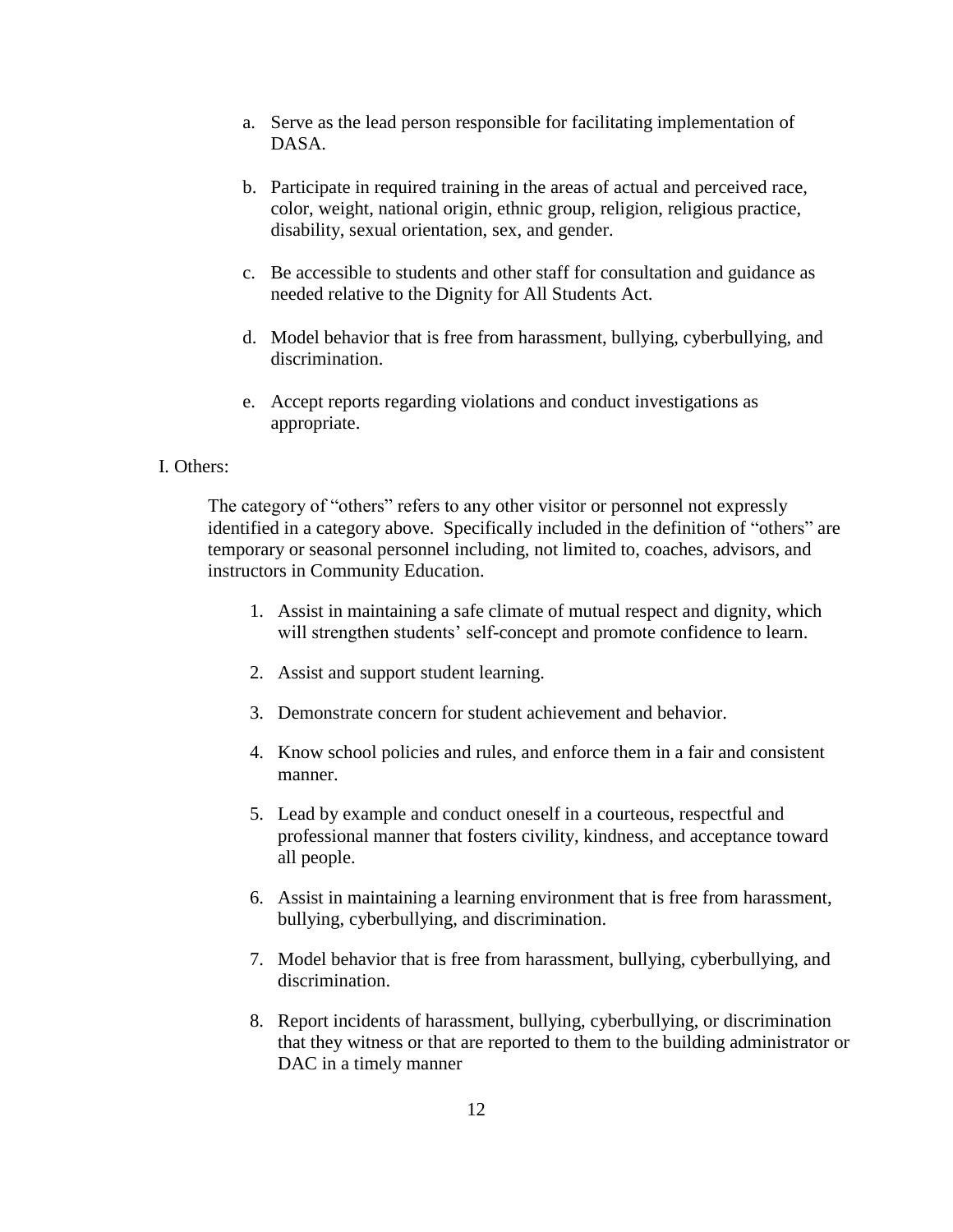# **V. Student Dress Code**

All students are expected to give proper attention to personal cleanliness and to dress appropriately for school and school functions. Students and their parents have the primary responsibility for acceptable student dress and appearance. Teachers and all other District personnel should exemplify and reinforce acceptable student dress and help students develop an understanding of appropriate appearance in the school setting.

Students will:

- 1. Dress in a manner that is safe, appropriate, and that will not disrupt or interfere with the educational process.
- 2. Ensure that undergarments are completely covered with outer clothing.
- 3. Wear safe and functional footwear at all times, as determined by the Principal.
- 4. Not wear hats or head coverings except for medical or religious reasons.
- 5. Not wear clothing that has vulgarities or obscenities, or that is libelous toward or denigrating of others.
- 6. Not wear clothing that promotes or endorses the use of alcohol, tobacco or illegal drugs, or that encourages other illegal or violent activities.

At the beginning of the school year, and as appropriate throughout the year, the Principal will be responsible for informing students and parents of the student dress code for that specific building.

Students who violate the student dress code may be required to modify their appearance by covering or removing the offending item and, if necessary or practical, replacing it with an acceptable item. Any student who refuses to do so may be subject to disciplinary action. Any student who repeatedly fails to comply with the dress code may be subject to further discipline, up to and including out-of-school suspension.

# **VI. Prohibited Student Conduct**

The District expects all students to conduct themselves in an appropriate and civil manner, with proper regard for the rights and welfare of others, and for the care of school property and equipment.

Discipline should be self-imposed, and students must learn to assume and accept responsibility for their own behavior, as well as the consequences of their misbehavior. District staff who interact with students are expected to use disciplinary action when necessary and to place emphasis on the students' ability to grow in self-discipline. Students who do not accept responsibility for their own behavior and who violate school rules may be disciplined up to and including suspension from school.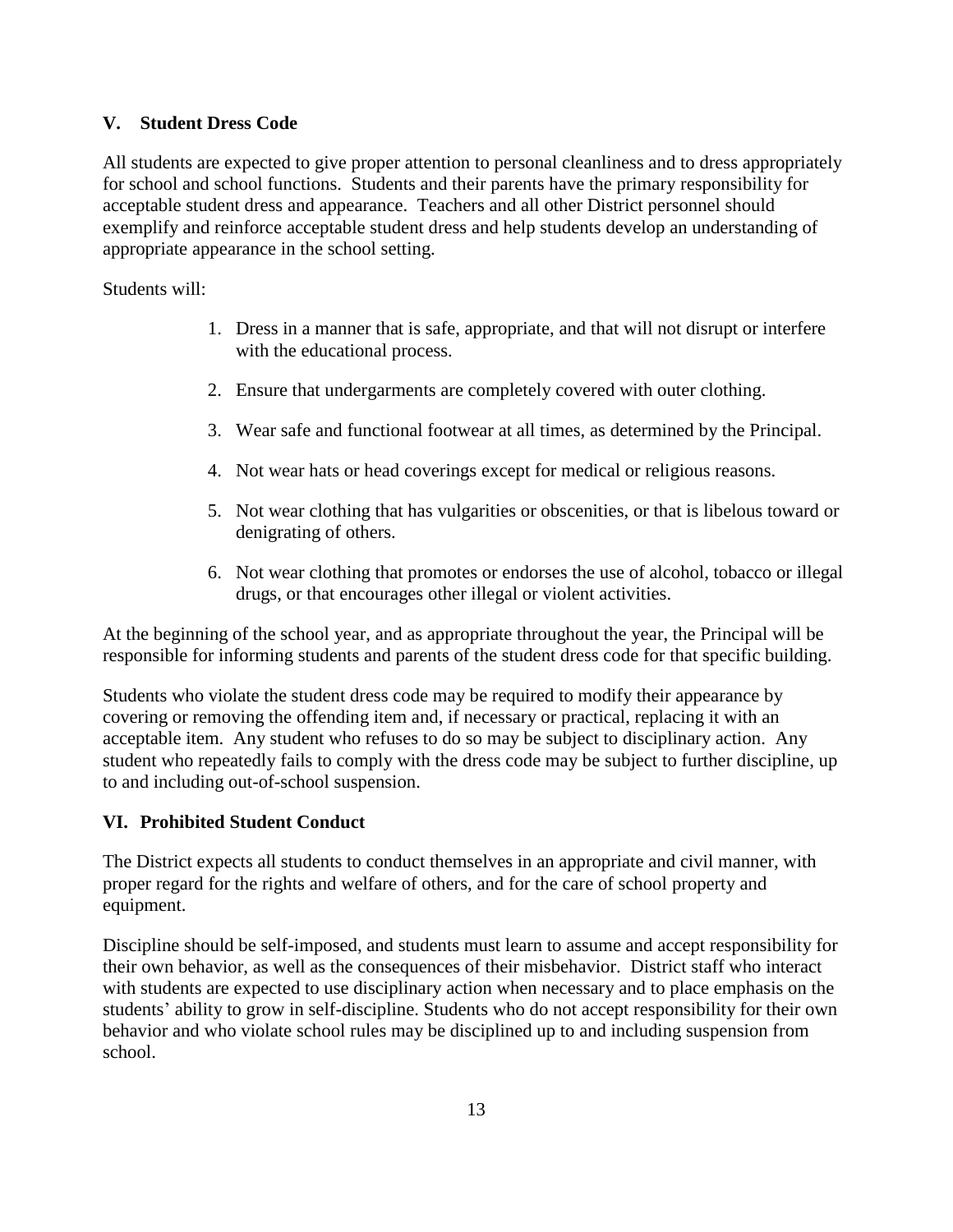Students may be disciplined when they:

- **A. Engage in conduct that is disorderly.** Examples of disorderly conduct include, but are not limited to:
	- 1. Running in hallways.
	- 2. Making unreasonable noise.
	- 3. Using language or gestures that are profane, lewd, vulgar, abusive, intimidating, that incite others, or that are otherwise inappropriate.
	- 4. Obstructing vehicular or pedestrian traffic.
	- 5. Engaging in any act that disrupts the normal operation of the school community or educational process.
	- 6. Trespassing. Students are not permitted in any school building during the regular school day, other than the one they regularly attend, without permission from the administrator in charge of the building.
	- 7. Computer/electronic communications misuse, including any unauthorized use of computers, software, or internet/intranet account; accessing inappropriate websites; or any other violation of the District's Acceptable Use Policy.
	- 8. Use of cell phones, recording devices, cameras, or other electronic devices during the instructional day except when expressly permitted by a teacher or staff member. Outside of the instructional day, students are prohibited from using such electronic devices to engage in behavior that is a violation of the District's Acceptable Use Policy or that which would cause a substantial interference with the educational process.
- **B. Engage in conduct that is disruptive or insubordinate.** Examples of disruptive or insubordinate conduct include, but are not limited to:
	- 1. Failing to timely comply with reasonable requests of teachers, school administrators, or other District staff in charge of students.
	- 2. Demonstrating disrespect.
	- 3. Lateness for, missing, or leaving school without permission.
	- 4. Skipping assigned discipline sessions (e.g. detention).
	- 5. Lying to school personnel.
	- 6. Unauthorized or inappropriate use of electronic devices.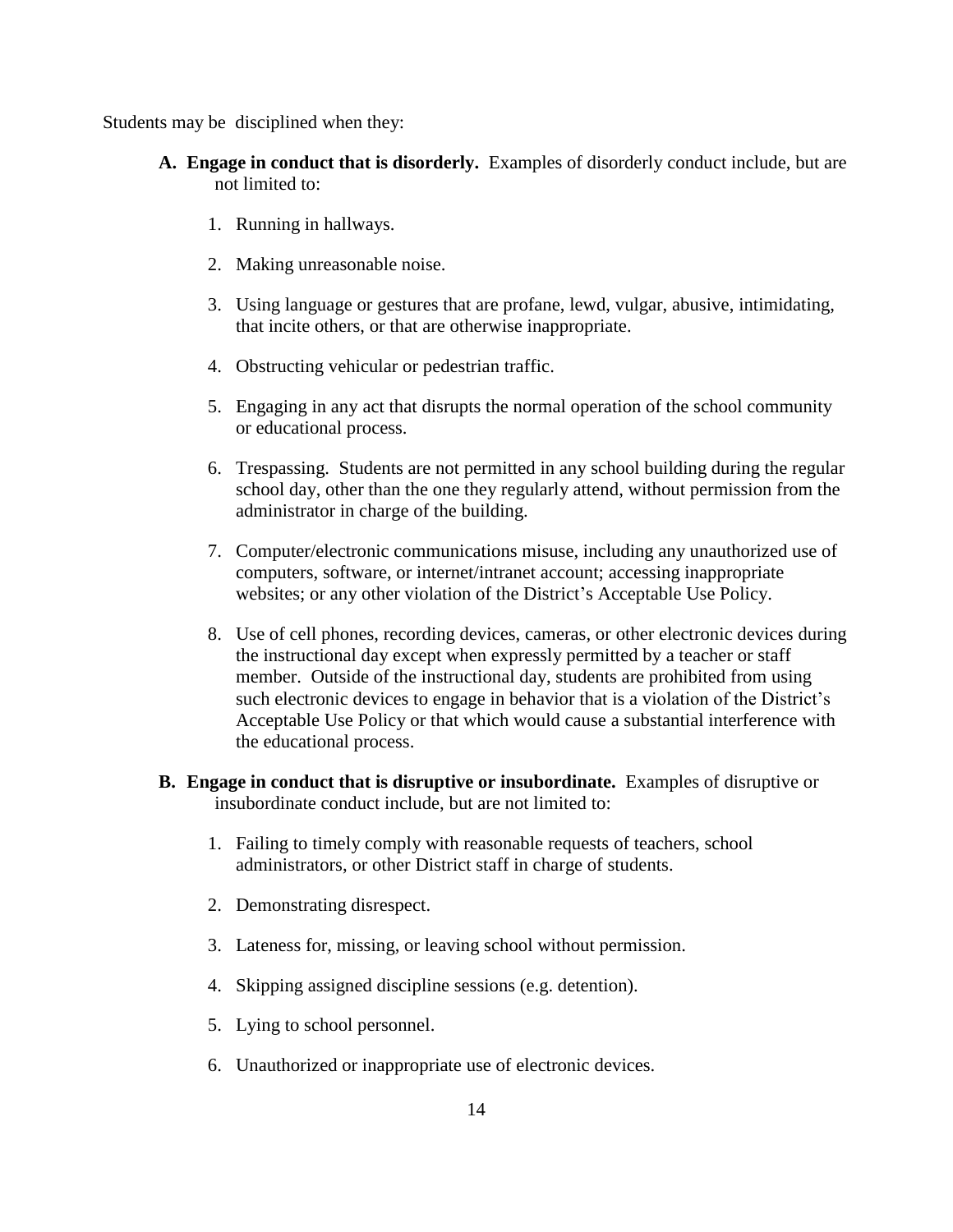- **C. Engage in conduct that is violent.** Examples of violent conduct include, but are not limited to:
	- 1. Committing or attempting to commit an act of violence upon any person lawfully on school property or at a school function.
	- 2. Possessing a weapon. Only authorized law enforcement officials may have a weapon in their possession while on school property or at a school function.
	- 3. Displaying what appears to be a weapon.
	- 4. Threatening to use any weapon.
	- 5. Intentionally damaging or destroying the personal property of any person lawfully on school property.
	- 6. Intentionally damaging or destroying District property.
- **D. Engage in any conduct that endangers the safety, morals, health, or welfare of others.** Examples of this conduct include, but are not limited to:
	- 1. Stealing the property of other students, District staff, or others lawfully on school property or attending a school function.
	- 2. Defaming the reputation of other students or District staff by making intentionally false statements or representations, either verbally or in writing, that are intended to or actually cause harm to the reputations of other students or District staff or subject other students or District staff to undue embarrassment.
	- 3. Harassing, bullying, cyberbullying, or discriminating; any student who creates a hostile environment by conduct, communication, verbal threats, intimidation, or abuse, of such a severe nature that:
		- a. has or would have the effect of reasonably and substantially interfering with a student's educational performance, opportunities or benefits, or mental, emotional, or physical well-being; or
		- b. reasonably causes or would reasonably be expected to cause a student to fear for his or her physical safety.

Harassment may take many forms, including verbal acts and name-calling; graphic and written statements, which may include use of cell phones, the internet, or social media; or other conduct that may be physically threatening, harmful, or humiliating. Harassment does not have to include intent to harm, be directed at a specific target, or involve repeated incidents. Harassment, bullying, cyberbullying, and discriminatory conduct that warrants disciplinary action may occur off campus.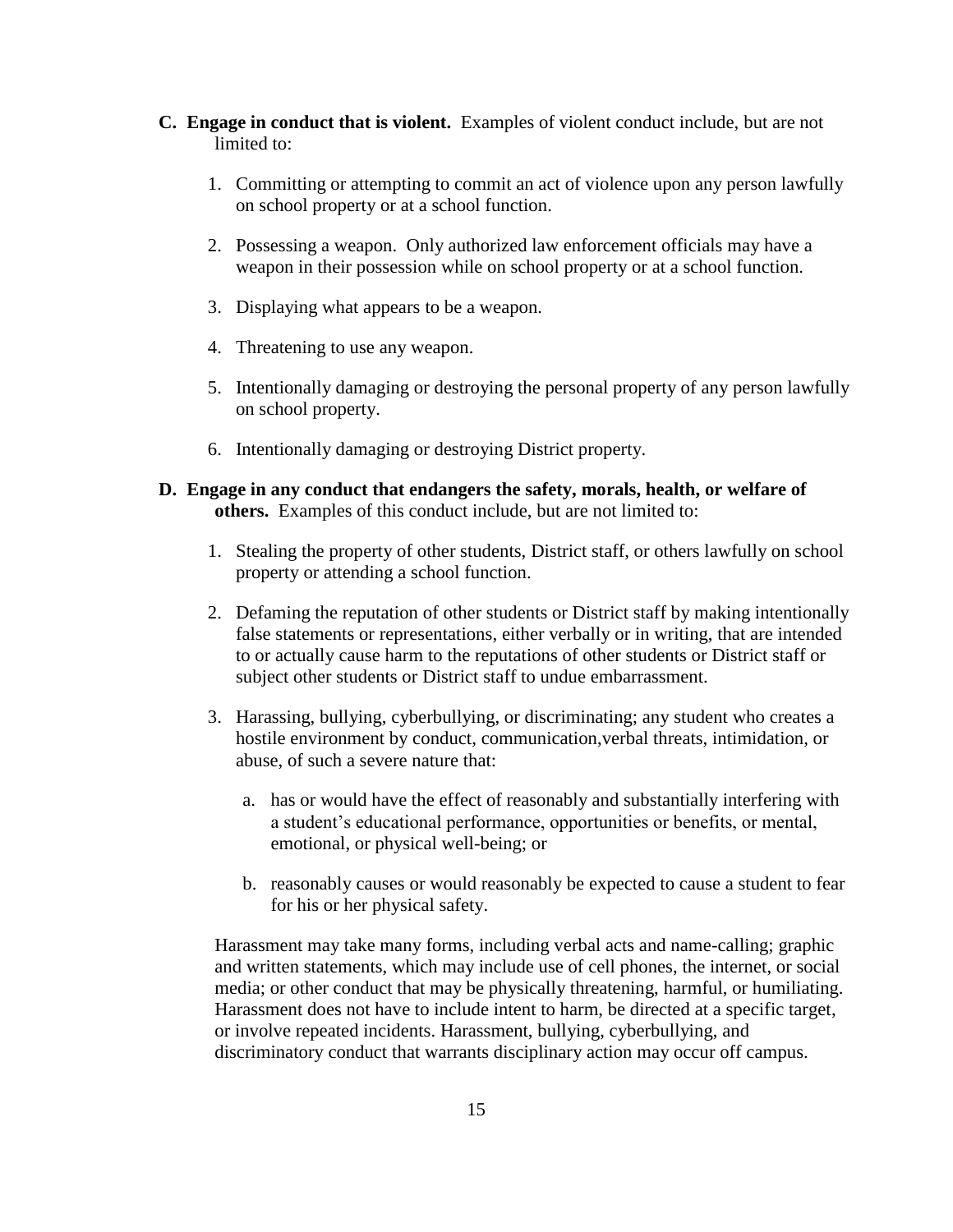- 4. Hazing, which includes any intentional or reckless act directed against another for the purpose of initiation into, affiliating with, or maintaining membership in any District-sponsored activity, organization, club, or team.
- 5. Selling, using, distributing, or possessing obscene material.
- 6. Speech prohibited by Section VI(A)(3).
- 7. Use of or possession of tobacco and nicotine products or its related paraphernalia. This includes e-cigarettes, vapors, and other such tobacco or nicotine products, excluding nicotine-cessation products.
- 8. Possessing, consuming, selling, distributing, using, sharing, or exchanging alcoholic beverages, illegal substances, lookalike substances, synthetic or designer drugs or substances, or any other substance which is intended to alter mood, or being under the influence of these substances. The District also prohibits inappropriately possessing, consuming, selling, distributing, using, sharing, or exchanging prescription or over-the-counter medication or drugs.
- 9. Gambling, (wagering for money or something of value on an event with an uncertain outcome [e.g., sporting events] in the hope of winning additional money or items of value).
- 10. Indecent exposure, that is, exposure to sight of the private parts of the body in a lewd or indecent manner.
- 11. Initiating a report warning of fire or other catastrophe/emergency without valid cause, misuse of 911, or discharging a fire extinguisher.
- **E. Engage in misconduct while on a school bus.** It is crucial for students to behave appropriately while using District transportation and other contracted services to ensure their safety and that of other passengers and to avoid distracting the bus driver. Students are required to conduct themselves on the bus in a manner consistent with established standards for classroom behavior. Excessive noise, pushing, shoving, harassment, discrimination, and fighting will not be tolerated. Furthermore, students are expected to adhere to all requirements of the Dignity Act while being transported on a school bus; students must not engage in harassment, bullying, cyberbullying, or discrimination.
- **F. Engage in any form of academic misconduct.** Examples of misconduct include, but not limited to:
	- 1. Plagiarism.
	- 2. Cheating.
	- 3. Copying.
	- 4. Altering records.
	- 5. Assisting another student in any of these actions.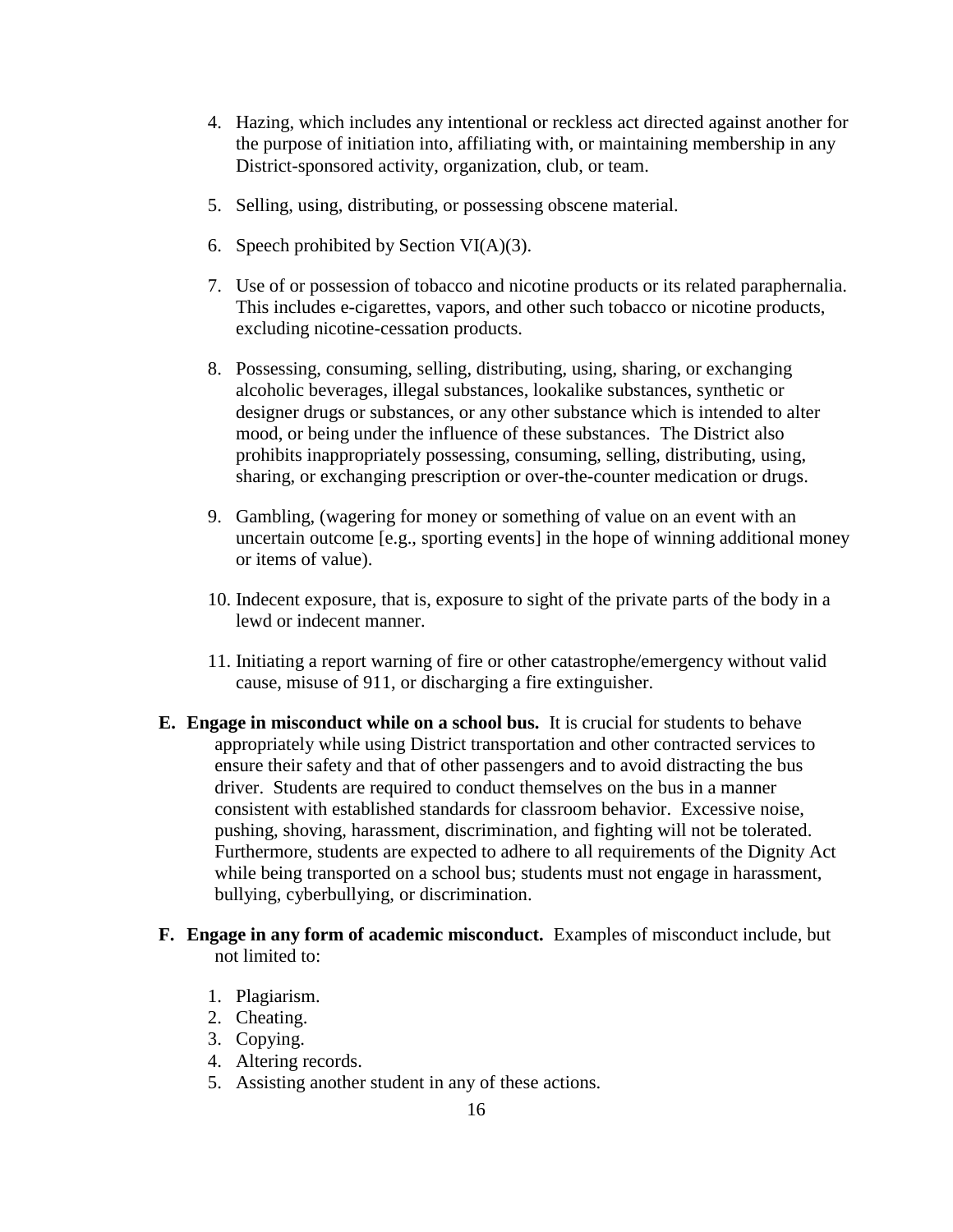- 6. Violation of the acceptable use policy.
- 7. Forgery.
- **G. Engage in Cyberbullying.** Cyberbullying includes, but is not limited to, the following misuses of technology: harassing, bullying, discriminating, teasing, intimidating, or threatening, another student or District staff by way of any technological tool, such as sending or posting inappropriate or derogatory email messages, instant messages, text messages, digital pictures or images, or website postings (including blogs) which have the effect of:
	- 1. Physically, emotionally, or mentally harming a student.
	- 2. Placing a student in reasonable fear of physical, emotional, or mental harm.
	- 3. Placing a student in reasonable fear of damage to or loss of personal property.
	- 4. Creating an intimidating or hostile environment that substantially interferes with a student's educational opportunities.
	- 5. Creating or foreseeably creating a risk of substantial disruption within the school environment, where it is foreseeable that the off campus conduct, threats, communication, intimidation, or abuse might reach school property.

All forms of bullying are unacceptable and, to the extent that these actions are disruptive of the educational process of the District, offenders will be subject to appropriate staff intervention, which may result in discipline. Complaints of bullying or cyberbullying will be investigated promptly, and corrective action will be taken when a complaint is verified. The District prohibits any retaliatory behavior directed against complainants, victims, witnesses, or any other individuals who participated in the investigation of the cyberbullying complaint.

# **H. The absence of a specific rule will not be license or reason for showing disrespect or limiting the rights of others.**

## **VII. Reporting Violations**

All students are expected to promptly report any violations of the Code of Conduct to a teacher, District staff member, guidance counselor, or Principal. Most importantly, any student observing an individual possessing a weapon, alcohol, or illegal substance or another individual engaging in harassment, bullying, or discrimination on school property or at a school function will report this information immediately to an appropriate adult, school official, or District staff. Additionally, any student that observes cyberbullying off campus shall immediately report this misconduct to a school official or employee.

All District staff that are authorized to impose disciplinary sanctions are expected to do so in a prompt, fair, and lawful manner. District staff who are not authorized to impose disciplinary sanctions are expected to promptly report violations of the Code of Conduct to their supervisor(s), who may in turn impose an appropriate disciplinary sanction.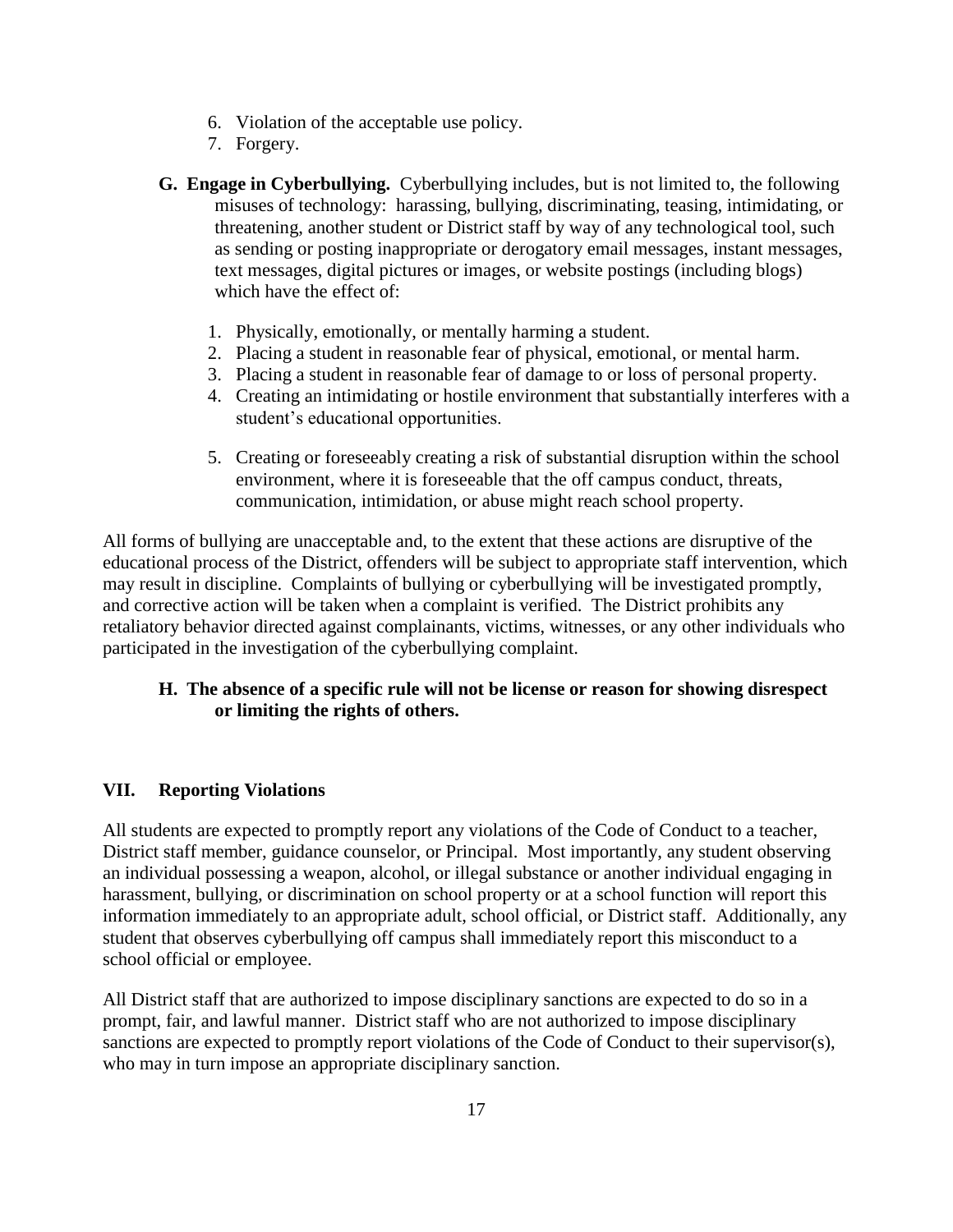Any weapon, alcohol, or illegal substance found will be confiscated immediately, if possible, followed by notification to the parent of the student involved and the appropriate disciplinary sanction if warranted, which may include permanent suspension and referral for prosecution.

The Principal must notify the appropriate local law enforcement agency of Code violations that constitute a crime and substantially affect the order or security of a school as soon as practical, but in no event later than the close of business the day the Principal learns of the violation. The notification will be by appropriate mail service and followed up by a phone call, if time permits. The notification must identify the student and explain the conduct that violated the Code of Conduct and constituted a crime.

# **VIII. Disciplinary Consequences, Procedures, Referrals, and Alternative Instruction**

Discipline is most effective when it deals directly with the problem at the time and place it occurs, and in a way that students view as fair and impartial.

Disciplinary action, when necessary, will be firm, fair, and consistent so as to be the most effective in changing student behavior. In determining the appropriate disciplinary action, school personnel authorized to impose disciplinary penalties will consider the following:

- The student's age
- The nature of the offense and the circumstances which led to the offense
- The student's disciplinary record
- The effectiveness of other forms of discipline
- Information from parents, teachers, or others, as appropriate
- Other mitigating or extenuating circumstances

Discipline for students with a disability or students suspected of having a disability will be administered consistent with the separate requirements of the Code of Conduct for disciplining students with a disability or presumed to have a disability (*s*ee Section IX). A student identified as having a disability will not be disciplined for behavior that is determined to be a manifestation of his/her disability.

# **A. Consequences**

Students who are found to have violated the District's Code of Conduct may be subject to the following consequences, either alone or in combination. The school personnel identified after each consequence are authorized to impose that consequence, consistent with the student's right to due process.

- 1. Verbal warning any member of the District staff or its representative.
- 2. Written warning any member of the District staff or its representative.
- 3. Written notification to parent any member of the District staff or its representative.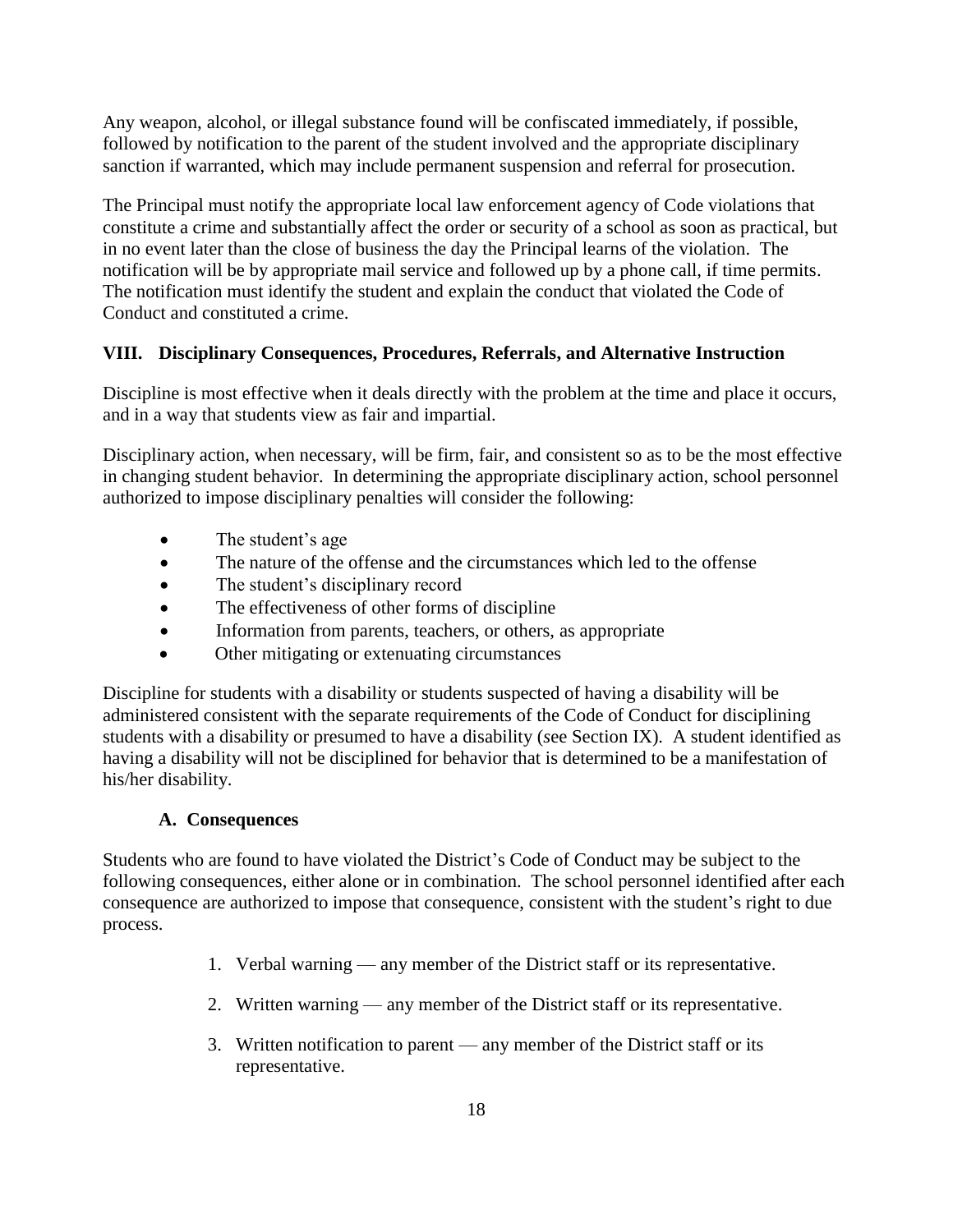- 4. Removal from classroom/educational area by -- teachers, Principal, administrator.
- 5. Restitution for stolen or vandalized property.
- 6. Teacher Detention any member of the District staff.
- 7. Office Detention Principal.
- 8. Suspension from transportation Principal, Superintendent of Schools in consultation with the Director of Transportation.
- 9. Suspension from athletic participation coaches, Athletic Director, Principal, Superintendent of Schools (*see* Co-curricular Eligibility Policy).
- 10. Suspension from social, co-curricular or extracurricular activities activity director, Principal, Superintendent of Schools.
- 11. Saturday Detention Principal
- 12. In-school suspension Principal, Superintendent of Schools.
- 13. Short-term (five days or less) suspension from school Principal, Superintendent of Schools, Board of Education.
- 14. Long-term (more than five days) suspension from school Superintendent of Schools, Board of Education.
- 15. Permanent suspension from school Superintendent of Schools, Board of Education.

#### **B. Procedures**

As part of their education, students need to learn to be responsible. This includes accepting responsibility for their behavior. Consequences may include:

**Warning** - any member of the District staff or its representative may verbally inform a student of the impropriety of his/her conduct (with possible parent contact).

**Teacher Detention** - A student is detained after school with a teacher. A student must complete his/her detention before attending any other school activities. District staff should notify the student's parents/guardians prior to teacher detention.

**Office Detention** - A student is detained after the school day and is supervised by school personnel. Students are expected to complete schoolwork or read. Talking or socializing is prohibited. School personnel should notify the student's parents/guardians prior to the office detention.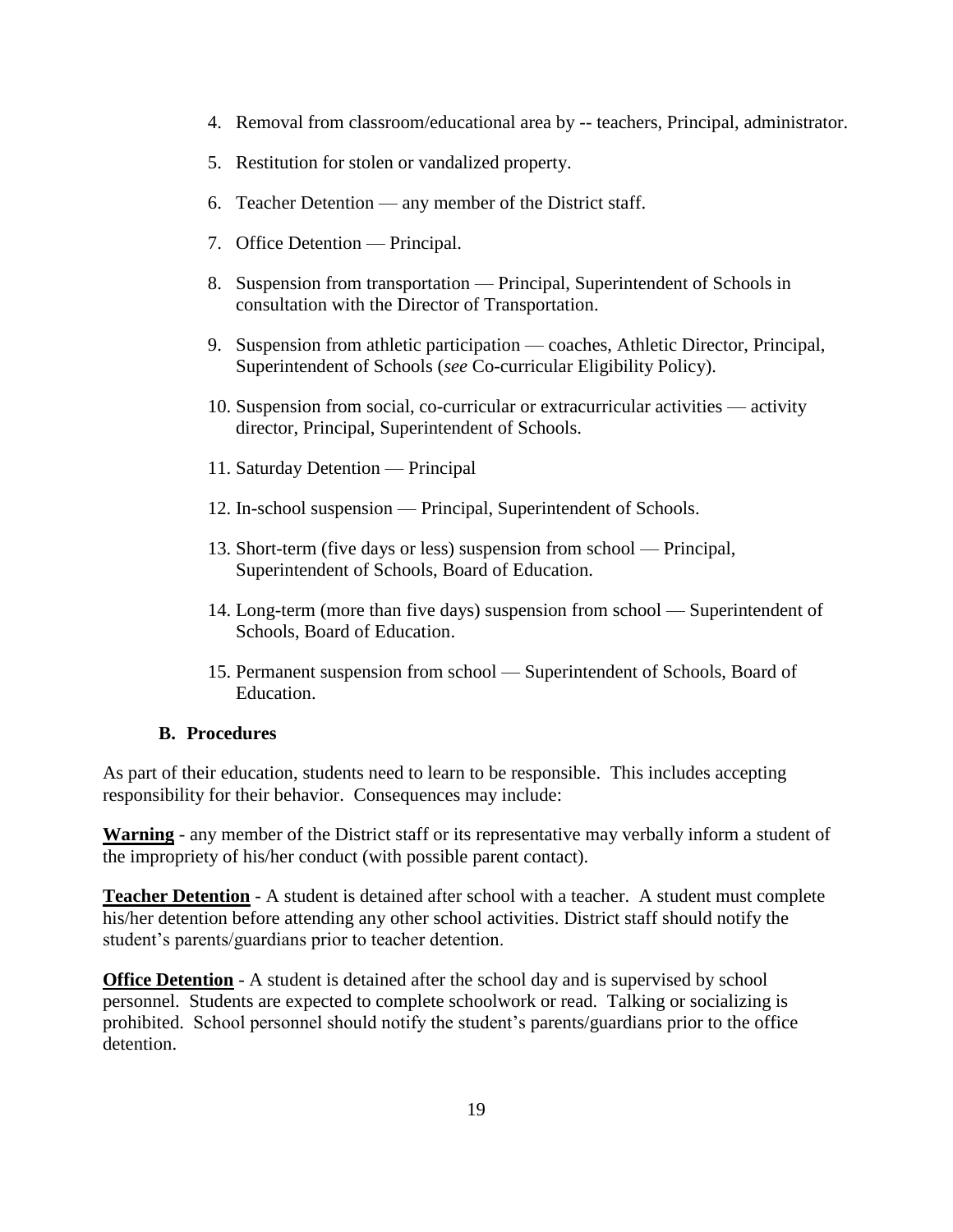**Suspension from transportation** - A student is prohibited from using school-provided transportation, however, he/she must attend school. Parents are responsible for arranging transportation to and from school.

**Suspension from athletic participation** - A student is not allowed to participate in schoolsponsored sporting events.

**Suspension from social, co-curricular, or extracurricular activities** - A student is not allowed to participate in or attend these activities.

**Saturday Detention** - A student participates in a supervised session on a Saturday.

**Teacher disciplinary removal of disruptive students (2 periods)** A disruptive student is one who substantially disrupts the educational process or substantially interferes with the teacher's authority over the classroom. A classroom teacher may remove a disruptive student from class for an extended period of time, (more than one class period), however, this applies only to that teacher's class. Unless the student's presence in the classroom poses a continuing danger to persons or property or an ongoing threat of disruption to the academic process, the teacher will provide the student with an informal opportunity to be heard prior to any removal. In all instances, the teacher will provide the student with an informal opportunity to be heard within 24 hours of the removal.

Following the decision to remove a disruptive student from the classroom, the teacher must complete a disciplinary referral form and meet with the Principal as soon as possible, but no later than the end of the school day, to explain the circumstances of the removal and to present the referral form. If the Principal is not available by the end of the same school day, the teacher must leave the form with the secretary and meet with the Principal before the beginning of classes on the next school day.

Within 24 hours after the student's removal from the classroom, the Principal or another District administrator designated by the Principal must notify the student's parents that the student has been removed from class and why. Written notice will be sent by mail or by some other means reasonably calculated to ensure receipt within 24 hours of the student's removal. The notice must also inform the parent that he/she has the right to request an informal conference with the Principal or the Principal's designee at which the Principal or the Principal's designee will explain the reasons for the removal.

The principal may require the teacher who ordered the removal to attend the informal conference, if one is requested. If, at the informal conference, the student or parent denies the charges, an informal hearing will be conducted within 48 hours of the initial removal. At the informal hearing, the student will have the opportunity to present his/her version of the events surrounding the removal. The informal conference should be held within 48 hours of the student's removal.

The Principal or the Principal's designee may overturn the removal of the student from class if the Principal finds any that:

1. the charges against the student are not supported by substantial evidence; or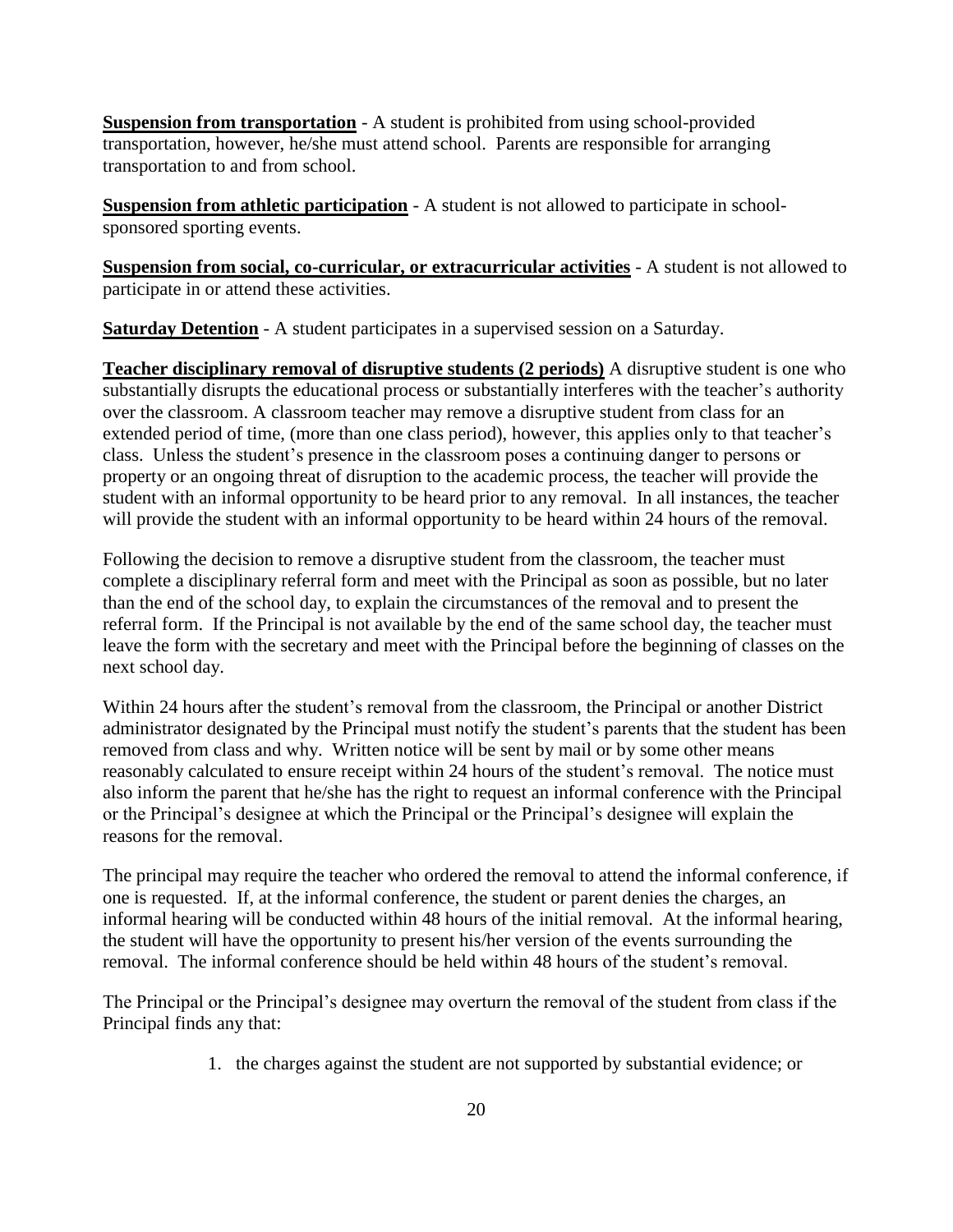2. the student's removal is otherwise in violation of law or the District's Code of Conduct.

The Principal may overturn a removal at any point between receiving the referral form issued by the teacher and the close of business on the day following the 48-hour period for an informal hearing. No student removed from the classroom by the classroom teacher will be permitted to return to the classroom until the Principal makes a final determination, or the period of removal expires, whichever is less.

The Principal may increase the disciplinary consequence imposed upon the student to either an inschool or out-of-school suspension if the Principal concludes the student's conduct so warrants.

Any disruptive student removed from the classroom by the classroom teacher will be provided continued educational programming and activities in a setting pre-designated by the teacher until the student is permitted to return to the classroom.

Each teacher must keep a complete record for all cases of removal of students, both short term (e.g., timeouts) and extended periods of time from his/her class. The Principal must keep a record of all student removals in his/her building.

Removal of a student with a disability, under certain circumstances, may constitute a change in the student's placement. Accordingly, no teacher may remove a student with a disability from his/her class until the teacher has verified with the Principal or the Chairperson of the Committee on Special Education that the removal does not violate the student's rights under state or federal law or regulation.

**In-School Suspension** - A student remains in school in an in-school suspension room for an extended period of time.

**Out-of-School Suspension** - A student is kept out of school in accordance with the processes set forth in Education Law § 3214.

Students who repeatedly violate the Code of Conduct may be recommended for additional review or action.

# **C. Referrals to Non-school Agencies**

- 1. Counseling The guidance office will handle all referrals of students to counseling.
- 2. PINS Petitions The District may file a PINS (person in need of supervision) petition in Family Court on any student under the age of 18 who demonstrates that he/she requires supervision and treatment by:
	- a) Being habitually truant and not attending school.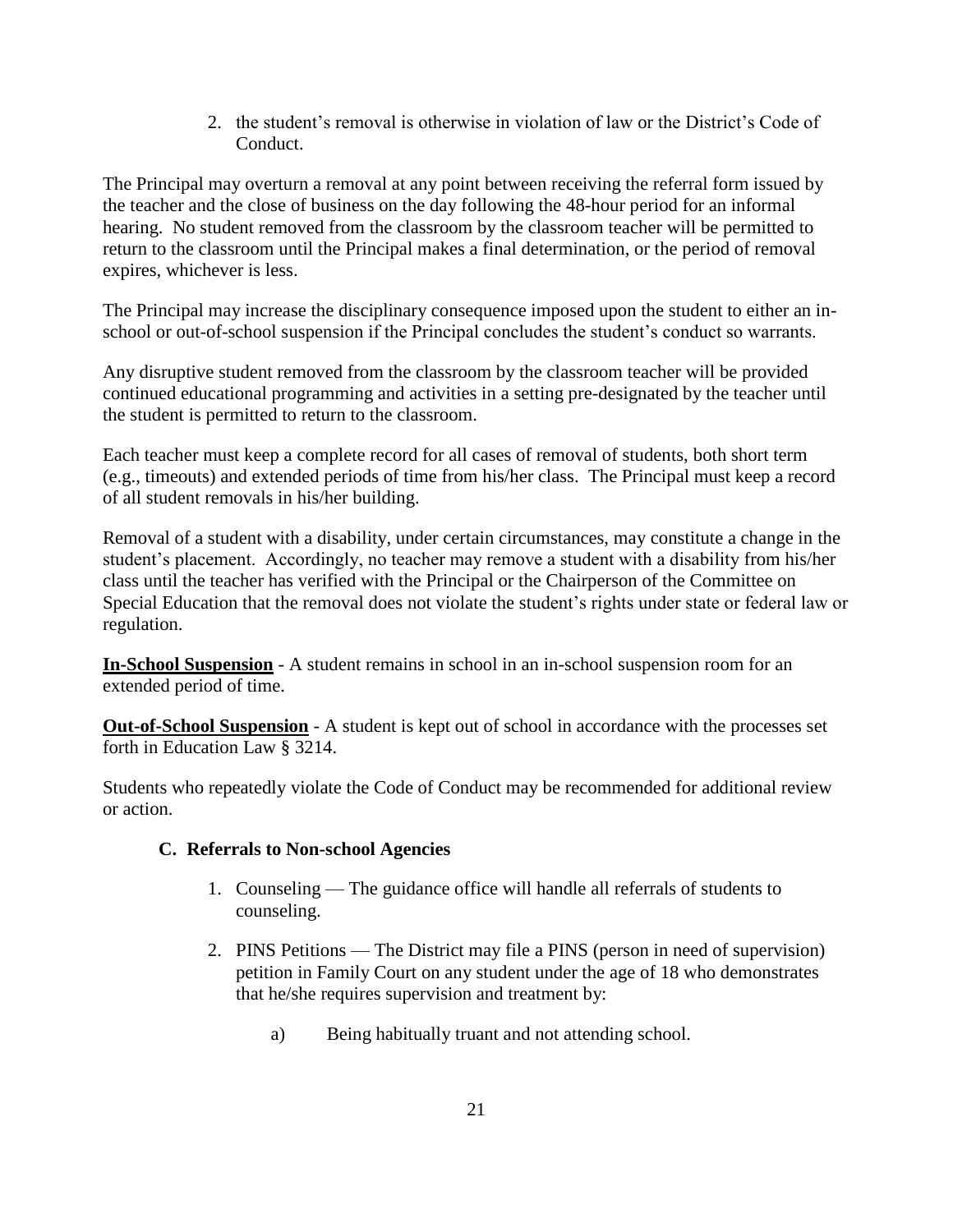- b) Engaging in an ongoing or continual course of conduct that makes the student ungovernable or habitually disobedient and beyond the lawful control of the school.
- c) Knowingly possessing marijuana in violation of Penal Law § 221.05. A single violation of § 221.05 will be a sufficient basis for filing a PINS petition.
- 3. Juvenile Delinquents and Juvenile Offenders The Superintendent of Schools will refer the following students to the County Attorney for a juvenile delinquency proceeding before the Family Court:
	- a) Any student under the age of 16 who is found to have brought a weapon to school, or
	- b) Any student 14 or 15 years old who qualifies for juvenile offender status under Criminal Procedure Law § 1.20(42).

# **D. Alternative Instruction**

When a teacher exercises a disciplinary removal for a student of any age, or a student of compulsory attendance age is suspended from school, the District will take immediate steps to provide alternative means of instruction for the student.

# **IX. Discipline of Students with Disabilities**

It may be necessary to suspend, remove, or otherwise discipline students with disabilities to address disruptive or problem behavior. Students with disabilities are entitled to certain procedural protections whenever school authorities intend to impose discipline upon them. The Board is committed to ensuring that the procedures followed for suspending, removing, or otherwise disciplining students with disabilities are consistent with the procedural safeguards required by applicable laws and regulations.

This Code of Conduct affords students with disabilities subject to disciplinary action no greater or lesser rights than those expressly afforded by applicable federal and state law and regulations.

# **A. Authorized Suspensions or Removals of Students with Disabilities**

- 1. For the purposes of this section of the Code of Conduct, the following definitions apply.
	- a) A "suspension" means a removal from the school or general population for one or more days.
	- b) A "removal" means an exclusion from the student's current educational placement for disciplinary reasons, other than a suspension and change in placement to an interim alternative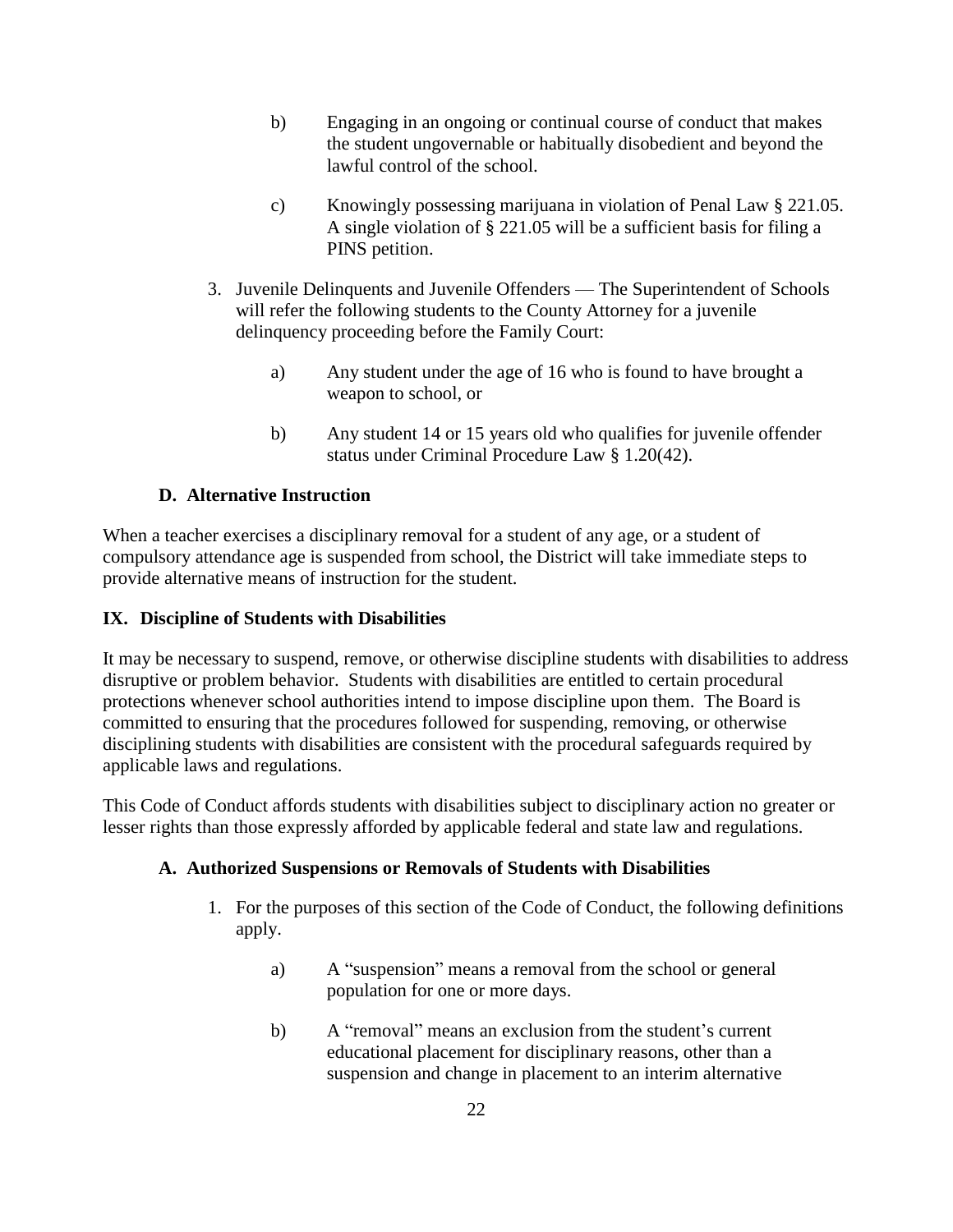educational setting ("IAES") ordered by an impartial hearing officer, because the student poses a risk of harm to himself/herself or others.

- c) An interim alternative educational setting ("IAES") means a temporary educational placement for a period of up to 45 days, other than the student's current placement at the time the behavior precipitating the IAES placement occurred, that enables the student to continue to progress in the general curriculum and to progress toward meeting the goals set out in the student's individual education plan ("IEP"), while continuing to receive the appropriate services and modifications, and includes services and modifications to address the behavior which precipitated the IAES placement that are designed to prevent the behavior from recurring.
- 2. School personnel may order the suspension or removal of a student with a disability from his/her current educational placement as follows:
	- a) The Board, the Superintendent of Schools, or a Principal may order the placement of a student with a disability into an appropriate IAES, another setting, or suspension for a period not to exceed five consecutive school days and not to exceed the amount of time a nondisabled student would be subject to suspension for the same behavior.
	- b) The Superintendent may, consistent with the procedural requirements set forth in Education Law § 3214, order the placement of a student with a disability into an IAES, another setting, or suspension for up to 10 consecutive school days, inclusive of any period in which the student has been suspended or removed under subparagraph (a) above for the same behavior, if the Superintendent determines that the student has engaged in behavior that warrants a suspension and the suspension or removal does not exceed the amount of time nondisabled student would be subject to suspension for the same behavior.
	- c) The Superintendent may, consistent with the procedural requirements set forth in Education Law § 3214, order additional suspensions of not more than 10 consecutive school days in the same school year for separate incidents of misconduct, as long as those removals do not constitute a change of placement.
	- d) The Superintendent may, consistent with the procedural requirements set forth in Education Law § 3214, order the placement of a student with a disability in an IAES to be determined by the Committee on Special Education (CSE), for a period equivalent to the term of the suspension ordered by the Superintendent following a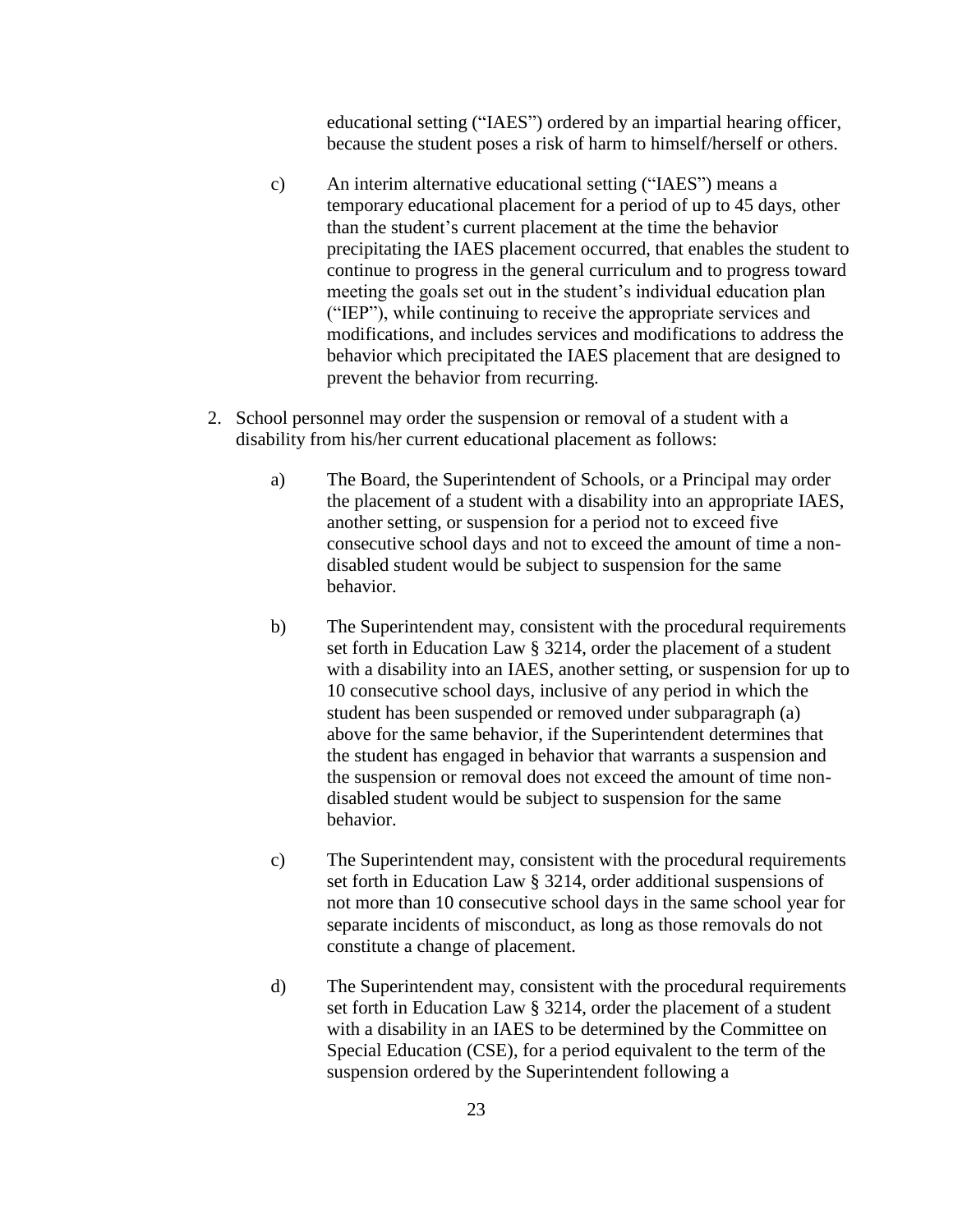Superintendent's hearing or 45 days, whichever is less, when a student carries or possesses a weapon on School Premises or at a School Function; the student knowingly possesses or uses illegal drugs or sells or solicits the sale of a controlled substance while on School Premises or at a School Function; or the student inflicts serious bodily injury on another person while on School Premises or at a School Function.

- (1) "Weapon" means the same as "dangerous weapon" under 18 U.S.C. § 930 (g) (w) which includes "a weapon, device, instrument, material, or substance, animate or inanimate, that is used for, or is readily capable of causing death or serious bodily injury." (*see also* Article II).
- (2) Subject to specified conditions required by both federal and state law and regulations, an impartial hearing officer may order the placement of a student with a disability in an IAES setting not more than 45 days at a time, if maintaining the student in his or her current educational placement poses a risk of harm to the student or others.

### **B. Change of Placement Rule**

- 1. A disciplinary change in placement means a suspension or removal from a student's current educational placement that is either:
	- a) For more than 10 consecutive school days; or
	- b) For a period of 10 consecutive school days, or less if the student's suspensions accumulate to more than 10 school days in a school year because of such factors as the length of each suspension or removal, the total amount of time the student is removed and the proximity of the suspensions or removals to one another.
- 2. School personnel may not suspend or remove a student with disabilities if imposition of the suspension or removal would result in a disciplinary change in placement based on a pattern of suspension or removal.

The District may impose a suspension or removal, which would otherwise result in a disciplinary change in placement, however, based on a pattern of suspensions or removals if the CSE has determined that the behavior was not a manifestation of the student's disability, or the student is placed in an IAES for behavior involving weapons, illegal drugs, or controlled substances.

#### **C. Special Rules Regarding the Suspension or Removal of Students with Disabilities**

1. The District's Committee of Special Education will: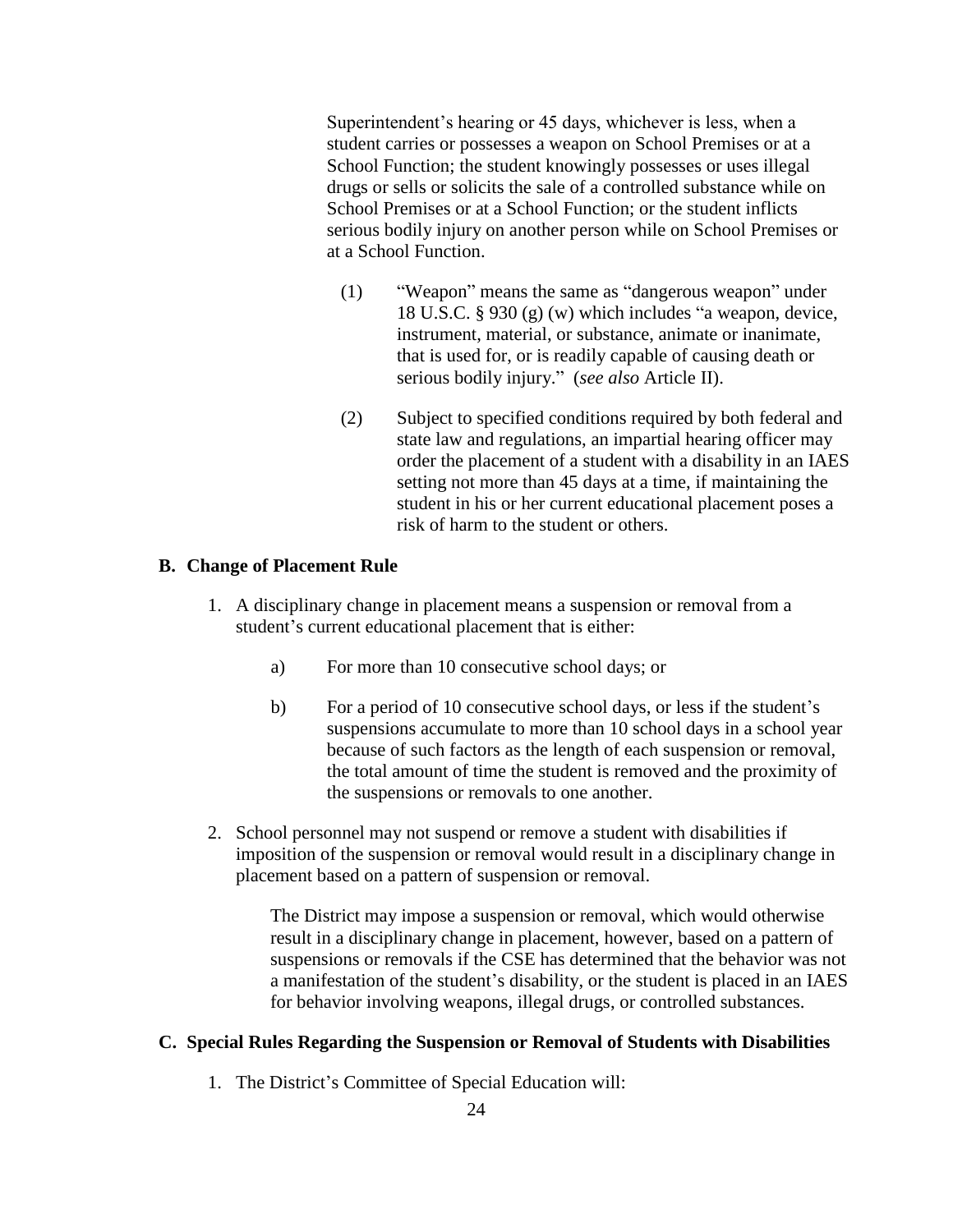a) If the behavior is related to the disability, conduct a Functional Behavioral Assessment to determine why a student engages in a particular behavior, and develop or review behavioral intervention plans whenever the District is first suspending or removing a student with a disability for more that 10 school days in a school year or imposing a suspension or removal that constitutes a disciplinary change in placement, including a change in placement to an IAES for misconduct involving weapons, illegal drugs, or controlled substances.

If, subsequently, a student with a disability who has a behavioral intervention plan and who has been suspended or removed from his or her current educational placement for more that 10 school days in a school year is subjected to a suspension or removal that does not constitute a disciplinary change in placement, the members of the CSE will review the behavioral intervention plan and its implementation to determine if modifications are necessary.

- b) Conduct a Manifestation Determination Review of the relationship between the student's disability and the behavior subject to disciplinary action whenever a decision is made to place a student in an IAES either for misconduct involving weapons, illegal drugs, or controlled substances; because maintaining the student in his current educational setting poses a risk of harm to the student or others; or a decision is made to impose a suspension that constitutes a disciplinary change in placement.
- 2. The parent of a student who is facing disciplinary action, but who has not yet been determined to be eligible for services under IDEA and Article 89 at the time of misconduct, may have the right to invoke applicable procedural safeguards set forth in federal and state law and regulations if, in accordance with federal and state statutory and regulatory criteria, the District is deemed to have had knowledge that their child was a student with a disability before the behavior precipitating disciplinary action occurred. If the District is deemed to have had such knowledge, the student will be considered a student presumed to have a disability for discipline purposes. A student will be presumed to have a disability for discipline purposes if the following has occurred prior to the misbehavior:

(a) The parent of the student has expressed concerns in writing to supervisory or administrative personnel or a teacher of the student that the student is in need of special education. The expression of concern need not be in writing if the parent does not know how to write or has a disability that prevents a written statement; or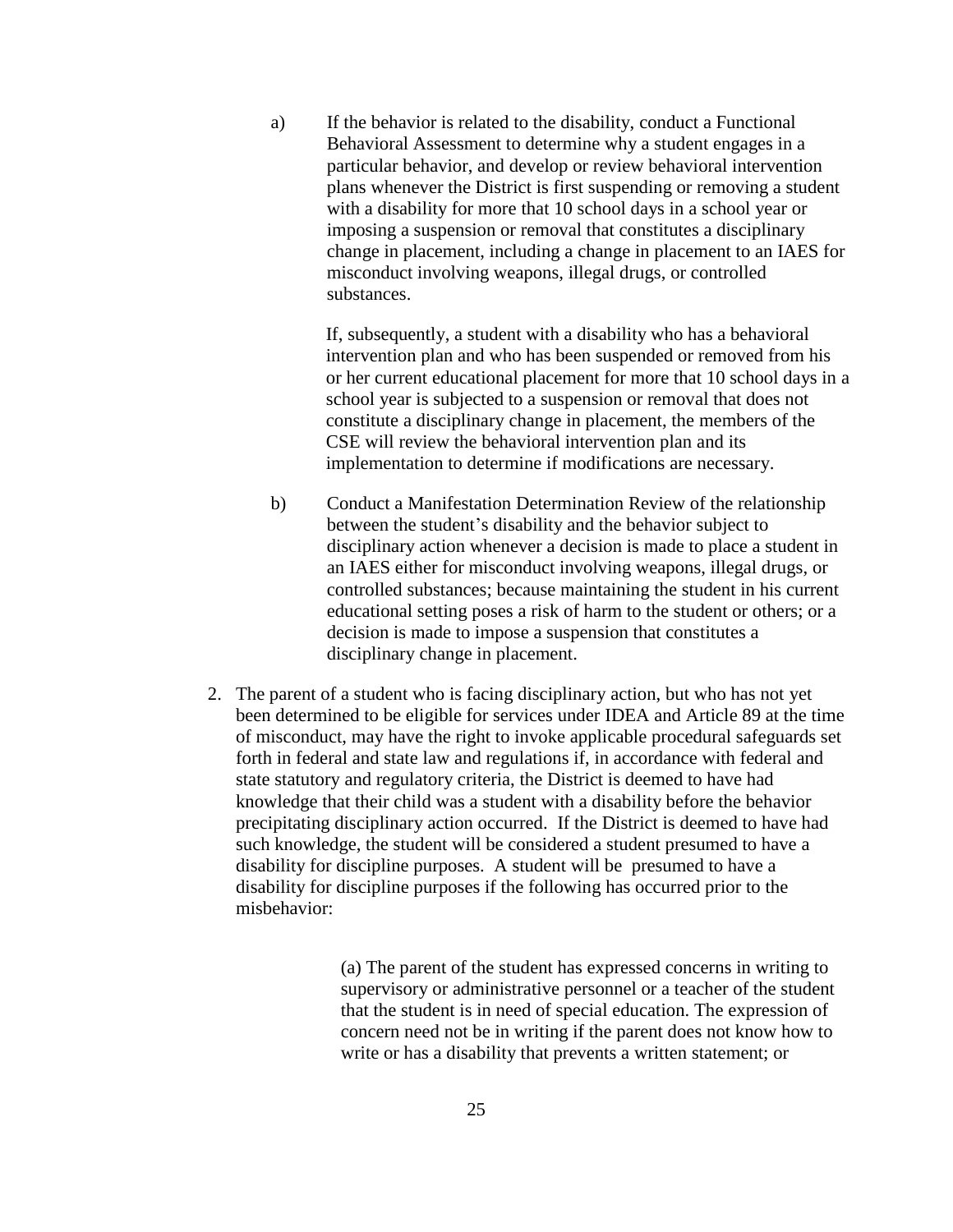(b) The parent of a student has requested an evaluation of the student in conformity with state special education regulations; or

(c) A teacher of the student or other personnel of the district has expressed specific concerns about a pattern of behavior demonstrated by the student, directly to the administrator in charge of special education or to other supervisory personnel of the district.

(d) The parents of a student with disabilities subject to a suspension of five consecutive school days or less will be provided with the same opportunity for an informal conference available to parents of non-disabled students under the Education Law.

(e) Superintendent hearings on disciplinary charges against students with disabilities subject to a suspension of more than five school days will be bifurcated into a guilt phase and a penalty phase in accordance with the procedures set forth in the Commissioner's regulations.

(f) The removal of a student with disabilities other than a suspension or placement in an IAES will be conducted in accordance with the due process procedures applicable to these removals, except that school personnel may not impose this removal for more than 10 consecutive days or for a period that would result in a disciplinary change in placement, unless the CSE has determined that the behavior is not a manifestation of the student's disability.

(g) During any period of suspension or removal, including placement in an IAES, students with disabilities will be provided services as required by the Commissioner's regulations.

#### **D. Expedited Due Process Hearings**

- 1. An expedited due process hearing will be conducted in the manner specified by the Commissioner's regulations, if:
	- a) The District requests such a hearing to obtain an order of an impartial hearing officer placing a student with a disability in an IAES where school personnel maintain that it is dangerous for the student to be in his/her current educational placement, or during the pendency of due process hearings where school personnel maintain that it is dangerous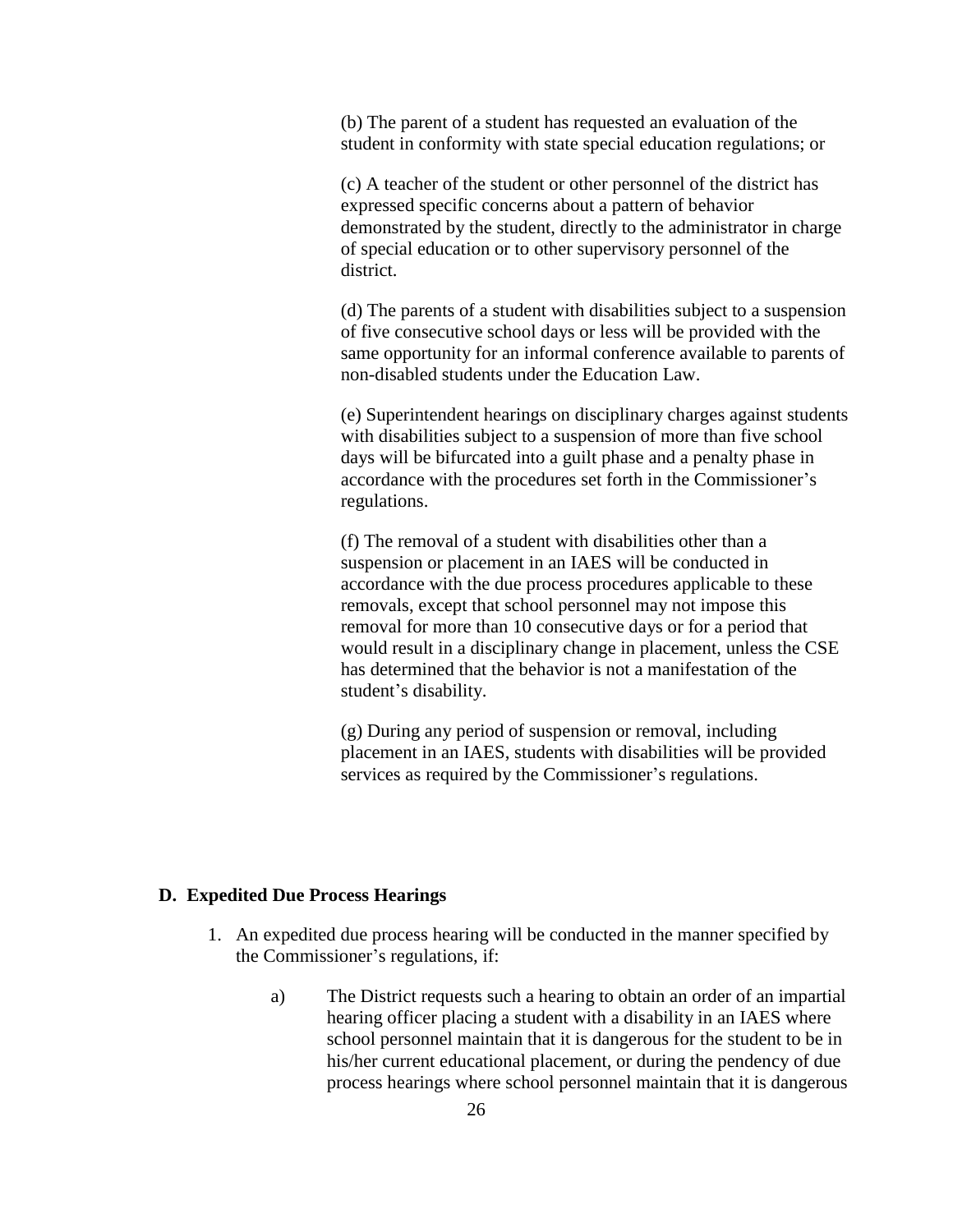for the student to be in his or her current educational placement during these proceedings.

- b) The parent requests such a hearing from a determination that the student's behavior was not a manifestation of the student's disability, or relating to any decision regarding placement, including, but not limited to, any decision to place the student in an IAES.
	- (1) During the pendency of an expedited due process hearing or appeal regarding the placement of a student in an IAES for behavior involving weapons, illegal drugs, or controlled substances, or on grounds of dangerousness, or regarding a determination that the behavior is not a manifestation of the student's disability for a student who has been placed in an IAS, the student will remain in the IAES pending the decision of the impartial hearing officer or until expiration of the IAES placement, whichever occurs first, unless the parents and the District agree otherwise.
	- (2) If school personnel propose to change the student's placement after expiration of an IAES placement, during the pendency of any proceeding to challenge the proposed change in placement, the student will remain in the placement prior to removal to the IAES, except where the student is again placed in an IAES.
- 2. An expedited due process hearing will be completed within 15 business days of receipt of the request for a hearing. Although the impartial hearing officer may grant specific extensions of the time period, he or she must mail a written decision to the District and the parents within five business days after the last hearing date, and in no event later than 45 calendar days after receipt of the request for a hearing, without exceptions or extensions.

## **E. Referral to Law Enforcement and Judicial Authorities**

In accordance with the provisions of IDEA and its implementing regulations:

1. The District may report a crime committed by a child with a disability to appropriate authorities, and this action will not constitute a change of the student's placement.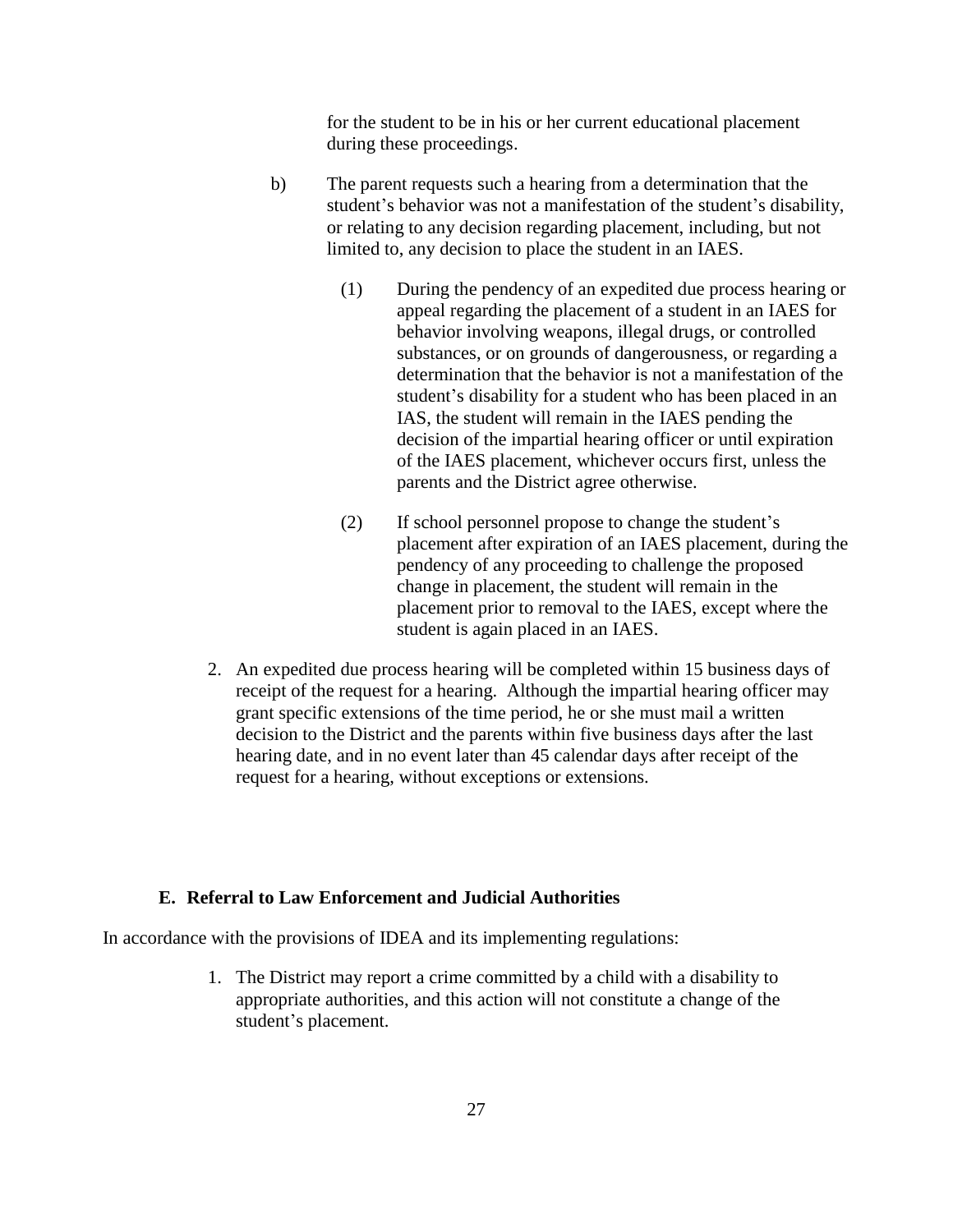2. The Superintendent will ensure that copies of the special education and disciplinary records of a student with disabilities are transmitted for consideration to the appropriate authorities to whom a crime is reported.

# **X. Corporal Punishment**

Corporal punishment is any act of physical force upon a student to punish that student.

Corporal punishment of any student by any District staff is strictly forbidden.

In situations where alternative procedures and methods that do not involve the use of physical force cannot reasonably be used, however, reasonable physical force may be used to:

- 1. Protect oneself, another student, teacher, or any person from physical injury.
- 2. Protect the property of the school or others.
- 3. Restrain or remove a student whose behavior interferes with the orderly exercise and performance of District functions, powers, or duties, if that student has refused to refrain from further disruptive acts.

Consistent with District policy #7350, whenever a District staff member uses physical force against a student, the District staff member will, within the same school day, make a report to the Superintendent describing in detail the circumstances and nature of the action taken.

The District will file all complaints about the use of corporal punishment with the Commissioner of Education in accordance with Commissioner's regulations.

## **XI. Student Searches and Questioning of Students**

The District is committed to ensuring an atmosphere that is safe and orderly on school property and at school functions. To achieve this kind of environment, any school official authorized to impose a disciplinary penalty on a student may question a student about an alleged violation of law or the District Code of Conduct. Students are not entitled to any sort of Miranda- type warning before being questioned by school officials, nor are school officials required to contact a student's parent before questioning the student. However, school officials will tell all students why they are being questioned.

In addition, the Board of Education authorizes the Superintendent, Principals, school nurses, and District security officials to conduct searches of students and their belongings if the authorized school official has reasonable suspicion to believe that the search will result in evidence that the student violated the law or the District Code of Conduct.

An authorized school official may search a student or the student's belongings based upon information received from a reliable informant. A person may be considered a reliable informant if they have previously supplied information that was accurate and verified, if they make an admission against their own interest, if they provide the same information that is received from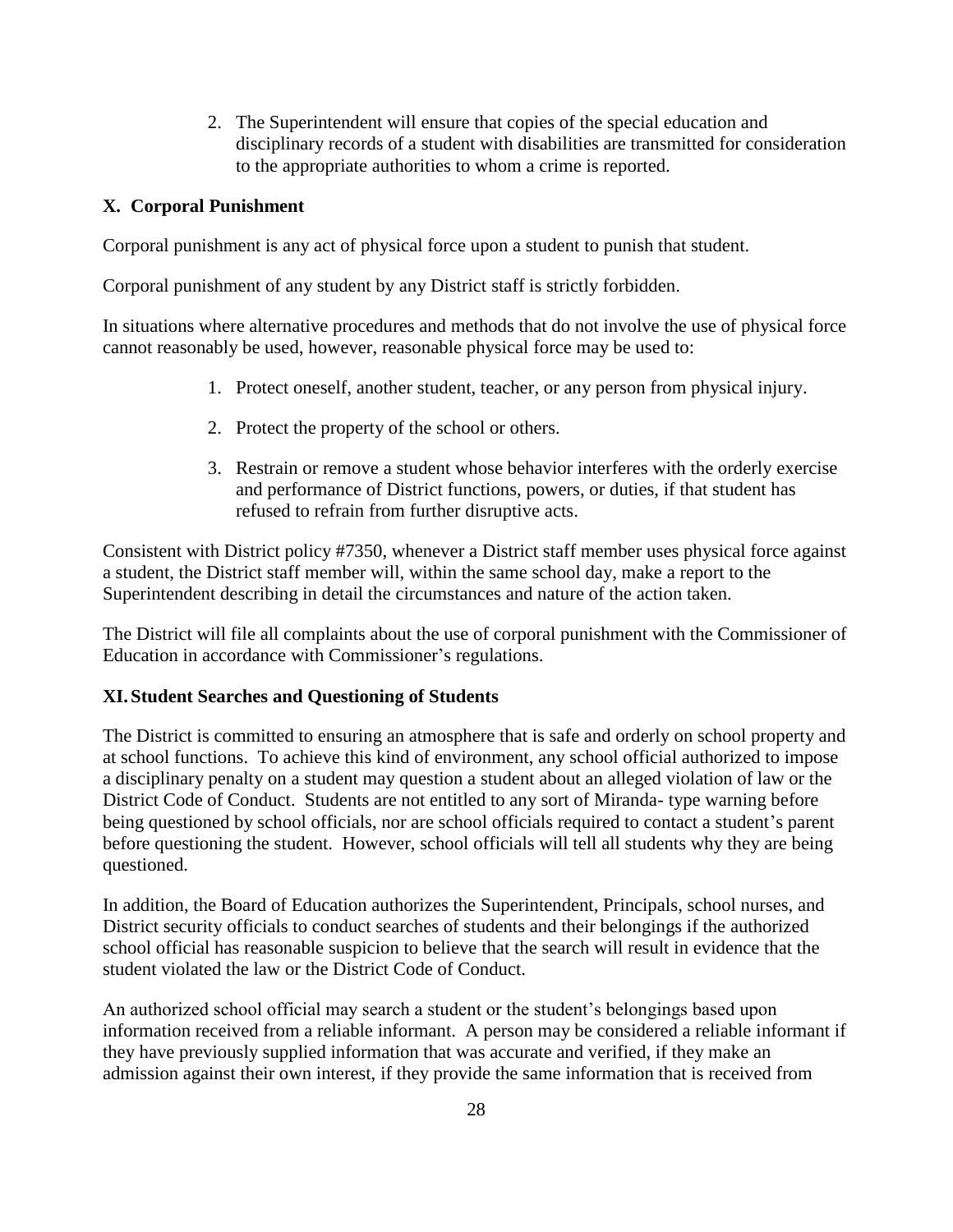other independent sources, or if they appear to be credible, and the information they communicate relates to an immediate threat to safety.

Before searching a student or the student's belongings, the authorized school official should question the student to elicit an admission that he/she possesses physical evidence or that they violated the law or the District Code, or to voluntarily consent to the search. Searches will be limited to the extent necessary to locate the evidence sought.

Whenever practicable, searches and questioning will be conducted in the privacy of administrative offices and students will be present when their possessions are being searched.

# **A. Student Lockers, Desks, and other School Storage Places**

The rules in this Code of Conduct regarding searches of students and their belongings do not apply to student lockers, desks, and other school storage places. Students have no expectation of privacy with respect to these places, and school officials retain complete control over them. This means that student lockers, desks and other school storage places are exclusive property of the District and may be subject to search at any time by school officials, without prior notice to students and without their consent.

# **B. Strip Searches**

A strip search is a search that requires a student to remove any or all of his/her clothing, other than an outer coat or jacket. If an authorized school official believes it is necessary to conduct a strip search of a student, the school official may do so only if the search is authorized in advance by the Superintendent or the school attorney. The only exception to this rule requiring advance authorization is when the school official believes there is an emergency situation that could threaten the safety of the student or others.

Strip searches may only be conducted by an authorized school official of the same sex as the student being searched and in the presence of another District professional employee who is also of the same sex as the student.

School officials will attempt to notify the student's parent by telephone before conducting a strip search, or in writing after the fact if the parent could not be reached by telephone.

# **C. Police Involvement in Searches and Police Questioning of Students**

District officials are committed to cooperating with police and other law enforcement authorities to maintain a safe school environment. Police, however, have limited authority to interview or search students in schools or at school functions, or to use school facilities in connection with police work. Police may enter school property or a school function to question or search a student or to conduct a formal investigation involving students only if they have:

1. A search or arrest warrant; or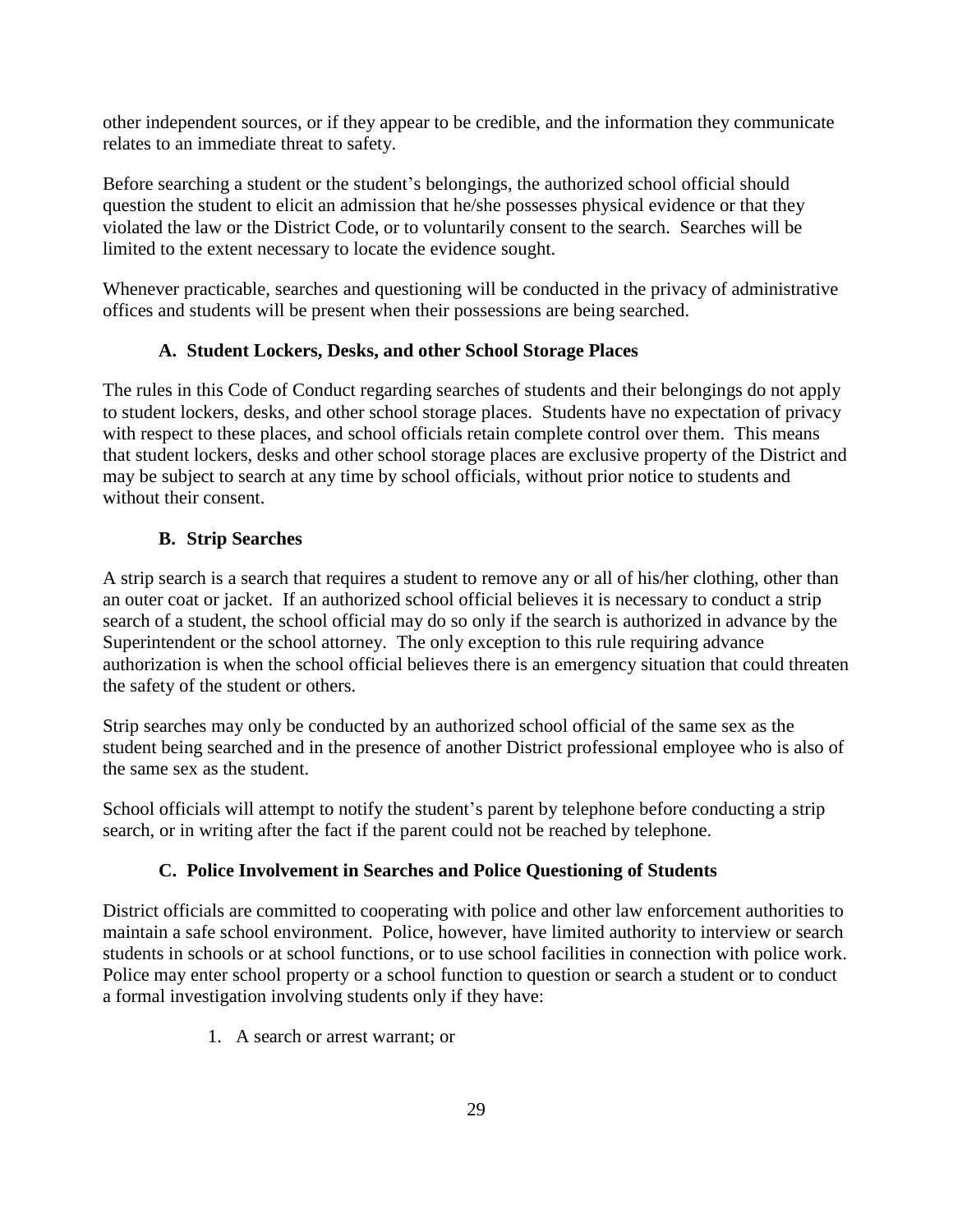- 2. Probable cause to believe a crime has been committed on School Premises or at a School Function; or
- 3. Been invited by school officials to investigate a crime alleged to have occurred on school premises or at a school function.

Before police are permitted to question or search any student, the Principal or his/her designee will first try to notify the student's parent to give the parent the opportunity to be present during the police questioning or search. If the student's parent cannot be contacted prior to the police questioning or search, the questioning or search will not be conducted unless the conditions enumerated above exist. The Principal or his/her designee will also be present during any police questioning or search of a student on School Premises or at a School Function.

Students who are questioned by police officials on School Premises or at a School Function will be afforded the same rights they have outside the school.

# **D. Child Protective Services Investigations**

Consistent with the District's commitment to keep students safe from harm and the mandated obligation of school officials to report to child protective services when they have reasonable cause to suspect that a student have been abused or maltreated, the District will cooperate with local Child Protective Services workers who wish to interview students on school property relating to allegations of suspected child abuse or maltreatment, or custody investigations.

All requests by Child Protective Services to interview a student on school property will be made directly to the Principal. The Principal will decide if it is necessary and appropriate for a school official to be present during the interview or to observe the interview from another room. If the nature of the allegations is such that it may be necessary for the student to remove any of his or her clothing in order for the Child Protective Services worker to verify the allegations, the school nurse or other District medical personnel must be present during that portion of the interview. No student may be required to remove his or her clothing in front of a Child Protective Services worker or District official of the opposite sex. CPS and any of its team members must comply with the District's *Code of Conduct* and any other applicable policies or procedures.

In the absence of a court order, a Child Protective Services worker may not remove a student from school property, unless the worker reasonably believes that the student would be subject to danger of abuse if he or she were not removed from school before a court order can reasonably be obtained. If the worker believes the student would be subject to danger of abuse, the worker may remove the student without a court order and without the parent's consent.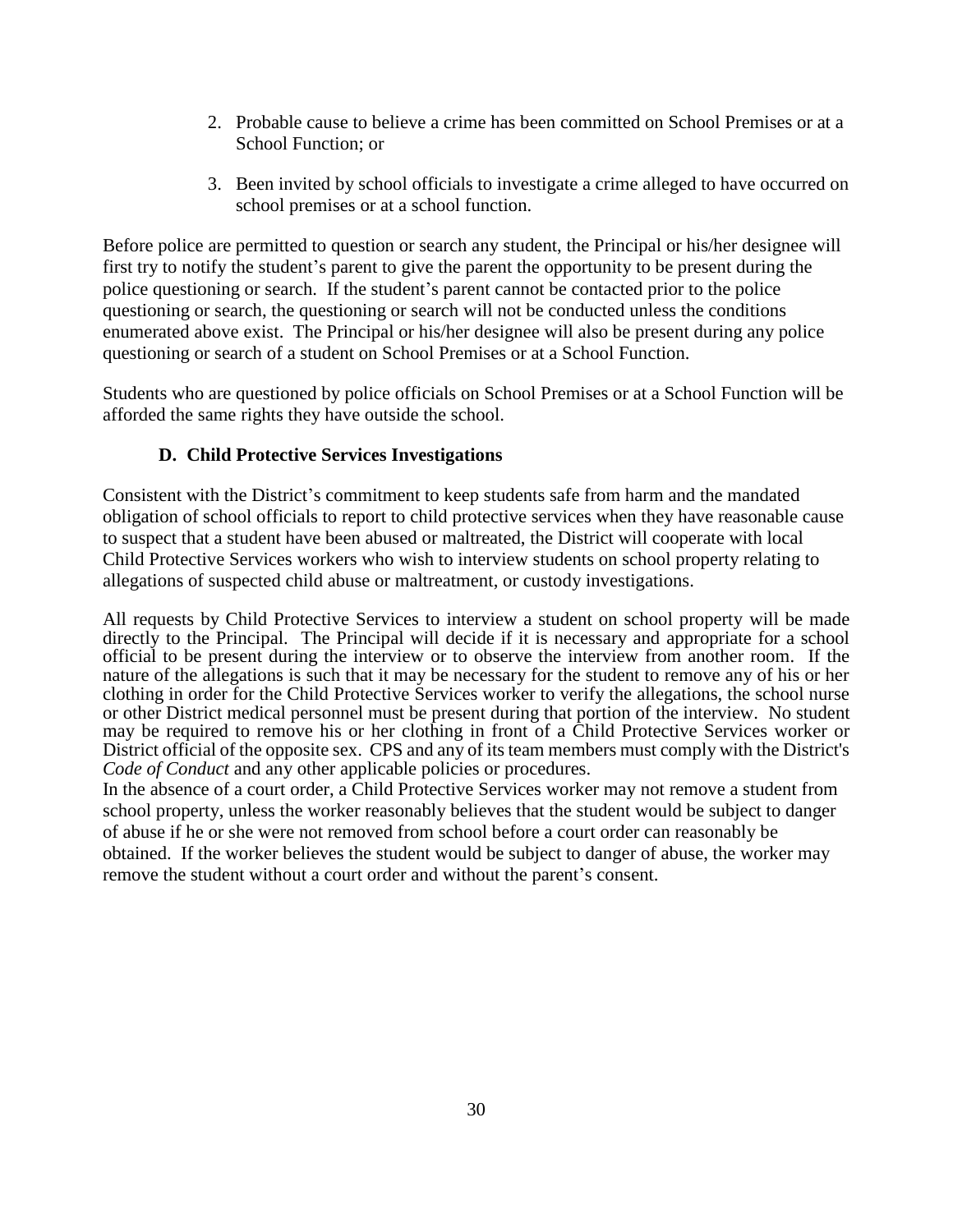## **XII. Visitors to the Schools**

Schools are a place of work and learning and certain limits must be set for visitors. The Principal or his or her designee is responsible for all persons on school property. For these reasons, the following rules apply to visitors:

- 1. Anyone who is not a staff member or a student in that building is a visitor.
- 2. Visitors may be granted entrance to school buildings after stating the intention of their visit and presenting government issued photo identification. Upon entering the building, the visitor's identification will be scanned, making an electronic record of their visit, and to check the visitor's identification on the national sex offender registry. Visitors may be asked to sign-in on the visitor registry. Visitors must wear the identification tag at all times while on school property. The visitor must return the identification tag to the Front Desk before leaving.
- 3. Parents or citizens who wish to observe a classroom while school is in session are required to arrange such visits in advance with the building administrator and classroom teacher(s), so that class disruption is kept to a minimum.
- 4. Teachers are not to take class time to discuss individual matters with visitors.
- 5. All visitors are expected to abide by the rules for public conduct on school property contained in this Code of Conduct and the code of each building.
- 6. When individual board members visit the schools, they must abide by the policy and procedure regarding school visits contained in paragraphs 1 through 5.
- 7. Any unauthorized person on school property will be reported to the Principal or his or her designee. Unauthorized persons will be directed to leave. If the situation warrants, the police may be called.

## **XIII. Public Conduct on School Property**

The District is committed to providing an orderly environment that is based on respect and is conducive to learning. To create and maintain this kind of an environment, it is necessary to regulate public conduct on school property and at school functions. For purposes of this section of the Code, "public" means all persons on school property or attending a school function.

The restrictions on public conduct on school property and at school functions contained in this Code are not intended to limit freedom of speech or peaceful assembly. The District recognizes that free inquiry and free expression are indispensable to the objectives of the District. The purpose of this Code is to maintain public order and prevent abuse of the rights of others.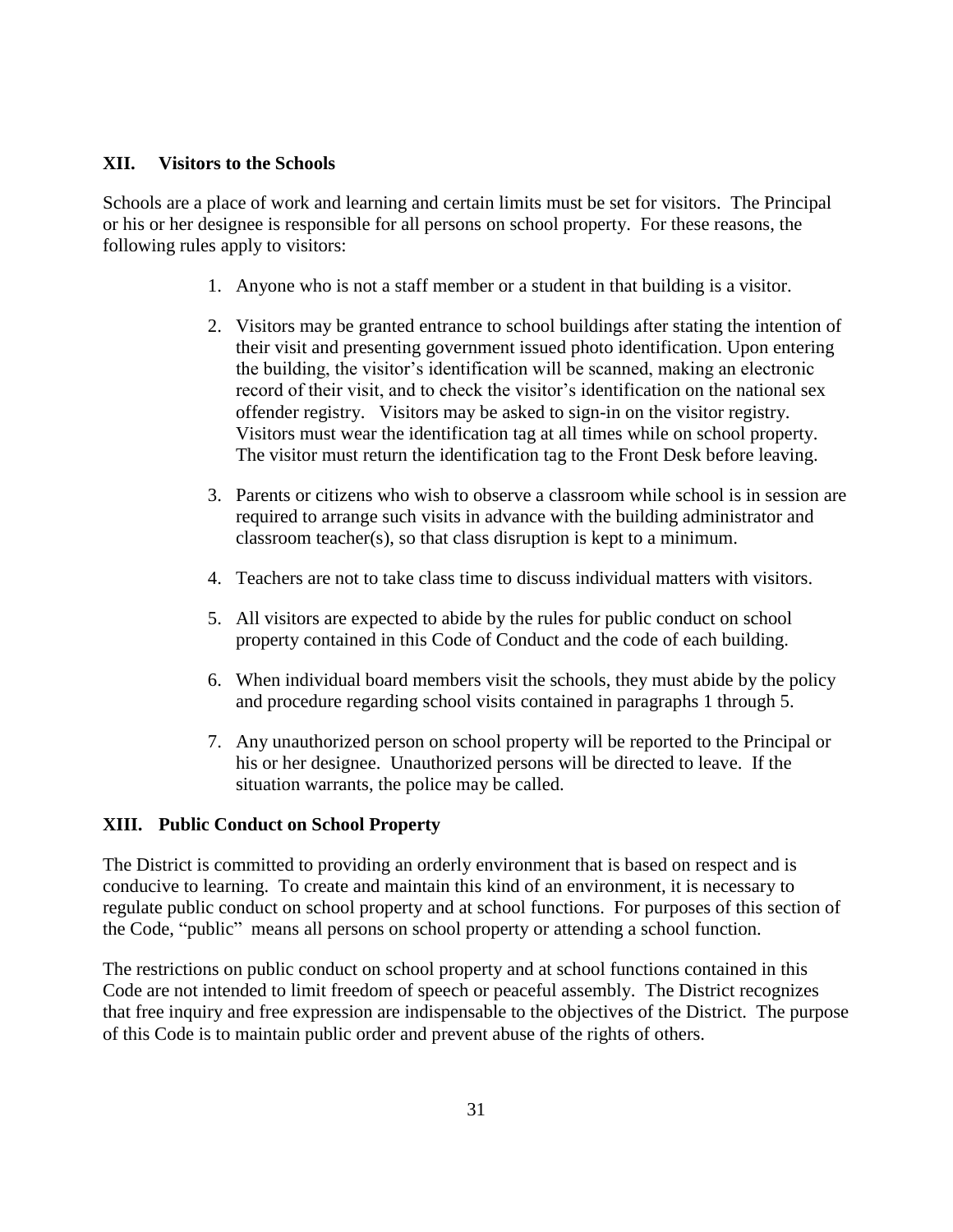All persons on school property or attending a school function will conduct themselves in a respectful and orderly manner. In addition, all persons on school property or attending a school functions are expected to be properly attired.

# **A. Prohibited Conduct**

No person, either alone or with others will (This list is intended to be non-exhaustive as these are some examples of unacceptable behavior):

- 1. Injure any person or threaten to do so.
- 2. Damage, destroy, or remove District property or the personal property of any one lawfully on school property.
- 3. Disrupt the orderly conduct of classes, school programs, or other school activities.
- 4. Distribute or wear materials, on school property or at school functions, which are obscene, libelous, advocate illegal action, obstruct the rights of others, or are disruptive to the educational process.
- 5. Intimidate, threaten, harass, bully, or discriminate against any person on the basis of a person's actual or perceived race, age, color, weight, national origin, ethnic group, religion, religious practices, creed, disability, socio-economic status, sexual orientation, gender, sex, or any other legally protected category.
- 6. Enter any portion of school property without authorization or remain in any building or facility after it is normally closed.
- 7. Obstruct the free movement of any person in any place to which this Code applies.
- 8. Violate the traffic laws, parking regulations, or other restrictions on vehicles.
- 9. Possess, consume, sell, distribute, share, or exchange alcoholic beverages, controlled substances, or illegal drugs, or be under the influence of any of these substances, on school property or at a school function.
- 10. Possess or use firearms or weapons on school property or at a school function, except in the case of law enforcement officers or except as specifically authorized by the District.
- 11. Loiter on or about school property.
- 12. Gamble on school property or at school functions.
- 13. Refuse to timely comply with any reasonable request of identifiable District officials performing their duties.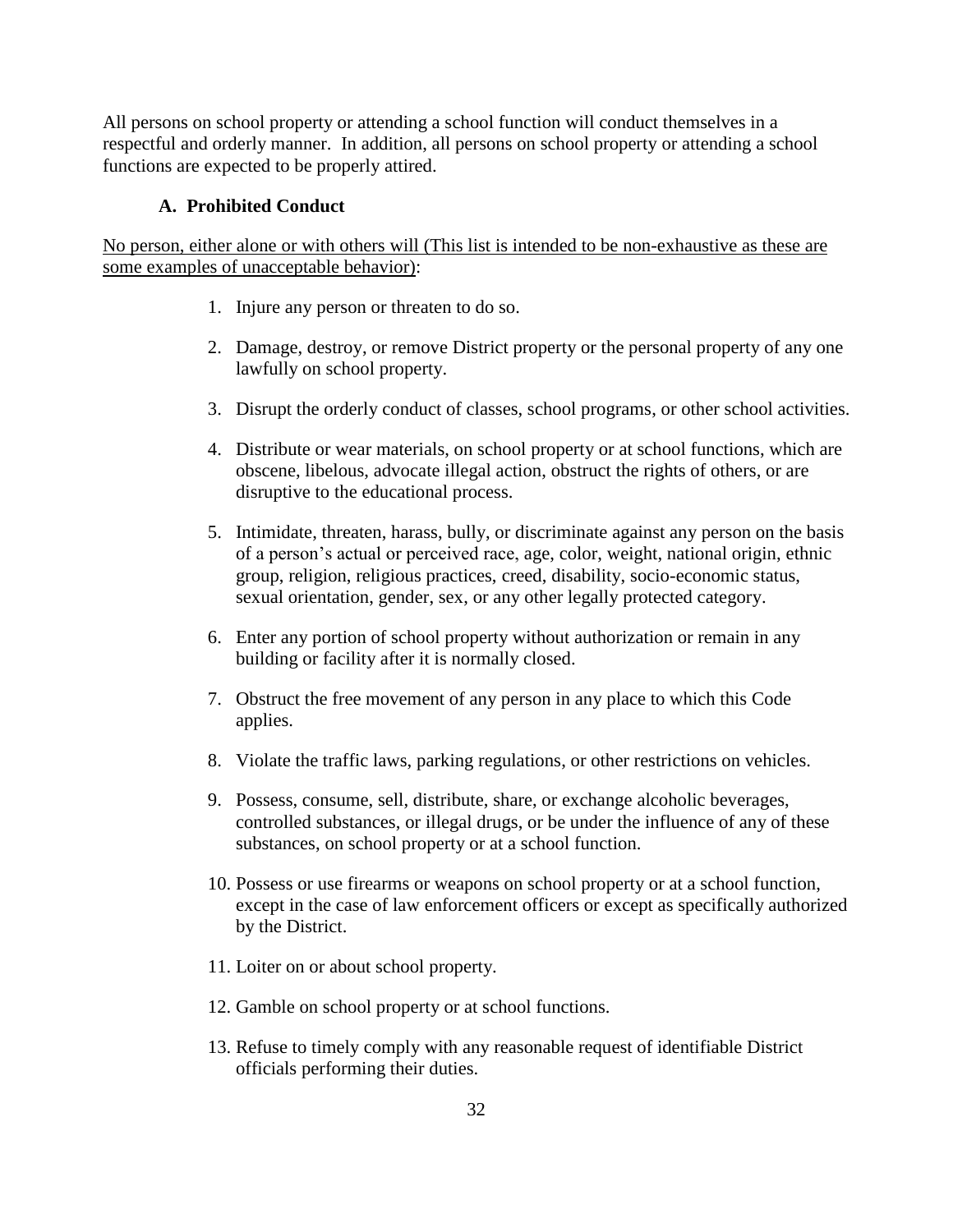- 14. Incite others to commit any of the acts prohibited by this Code.
- 15. Violate any federal or state statute, local ordinance, or Board policy while on school property or while at a school function.
- 16. Use language or gestures that are profane, lewd, vulgar, or abusive.
- 17. Smoke or use other tobacco or nicotine-containing products, except nicotinecessation products, on school property or at school functions.
- 18. Violate the Acceptable Use of Technology procedures established by the District.

#### **B. Consequences**

Persons who violate this Code will be subject to the following consequences:

- 1. Visitors their authorization, if any, to remain on school property or at the school function will be suspended, and they will be directed to leave the premises. If they refuse to leave, they will be removed by local law enforcement authorities. The length of the suspension will be determined by administration after investigation of the violation and the violator will receive written notice of the District's determination.
- 2. Students they will be subject to disciplinary action as the facts may warrant, in accordance with the due process requirements and the terms of this Code (*see* Section VIII).
- 3. Tenured faculty members they will be subject to disciplinary action as the facts may warrant in accordance with Education Law § 3020-a or any other legal rights that they may have.
- 4. Classified Civil Service Staff members -- They will be subject to disciplinary action as the facts may warrant in accordance with Civil Service Law § 75 or any other legal rights that they may have.
- 5. Staff members other than those described in subdivisions 3 and 4, above -- they will be subject to warning, reprimand, suspension, or dismissal as the facts may warrant in accordance with any legal rights they may have.

## **C. Enforcement**

The Principal will be responsible for enforcing the conduct required by this Code.

When the Principal sees an individual engaged in prohibited conduct, which in his/her judgment does not pose any immediate threat of injury to persons or property, the Principal or his/her designee will tell the individual that the conduct is prohibited and attempt to persuade the individual to stop. The Principal will also warn the individual of the consequences for failing to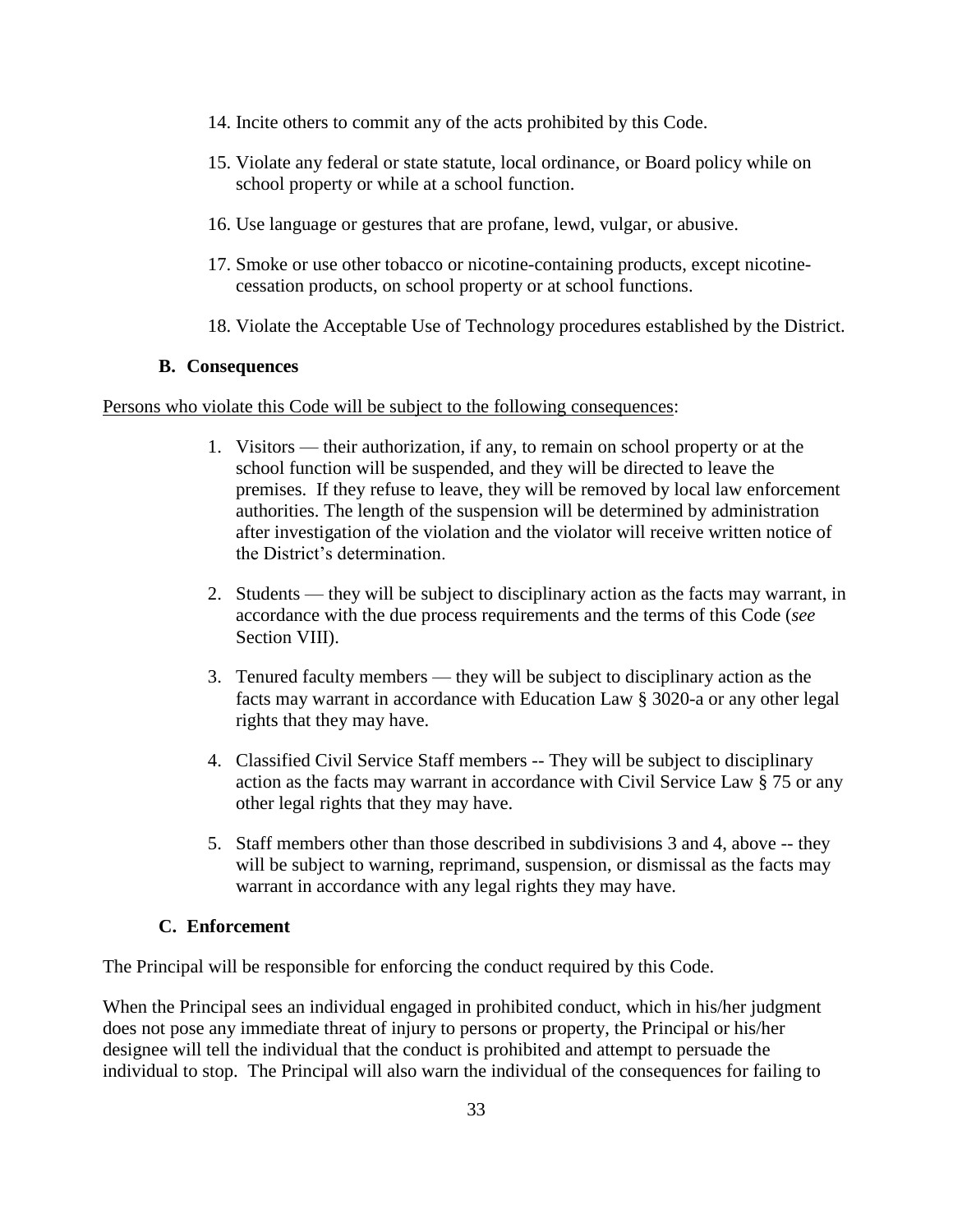stop. If the person refuses to stop engaging in the prohibited conduct, or if the person's conduct poses an immediate threat of injury to persons or property, the Principal will have the individual removed immediately from School Property or the School Function. If necessary, local law enforcement authorities will be contacted to assist in removing the person. The District will initiate disciplinary action against any student or staff member, as appropriate, consistent with Section B above. In addition, the District reserves its right to pursue or participate in a civil or criminal legal action against any person violating this Code.

## **XIV. Dissemination and Review**

## **A. Dissemination of Code of Conduct**

The Board will work to ensure that the community is aware of this Code of Conduct by:

- 1. Providing copies of a summary of this Code to all students and discussing the Code at a general assembly held at the beginning of each school year.
- 2. Making copies of this Code available for review by students, parents, and other community members.
- 3. Mailing a summary of this Code of Conduct written in plain language to all parents of District students before the beginning of the school year and making this summary available later upon request.
- 4. Providing all current teachers and other staff members with a copy of this Code and a copy of any amendments to this Code as soon as practicable after adoption.
- 5. Providing all new employees with a copy of this Code of Conduct when they are first hired.
- 6. Posting the Code of Conduct on the District website, opschools.org, for access by parents, students, and community members.

The Board of Education will review this Code of Conduct every year and update it as necessary. In conducting the review, the Board will consider how effective the Code's provisions have been and whether the Code has been applied fairly and consistently.

The Board may appoint an advisory committee to assist in reviewing the Code and the District response to Code of Conduct violations. The committee will consist of representatives of student, teacher, administrator, and parent organizations, school safety personnel, and other school personnel.

Before adopting any revisions to the Code, the Board will hold at least one public hearing at which school personnel, parents, students, and any other interested party may participate.

The adoption of this Code of Conduct will not be construed as modifying or amending existing Collective Negotiations Agreements between the District and its Employees.